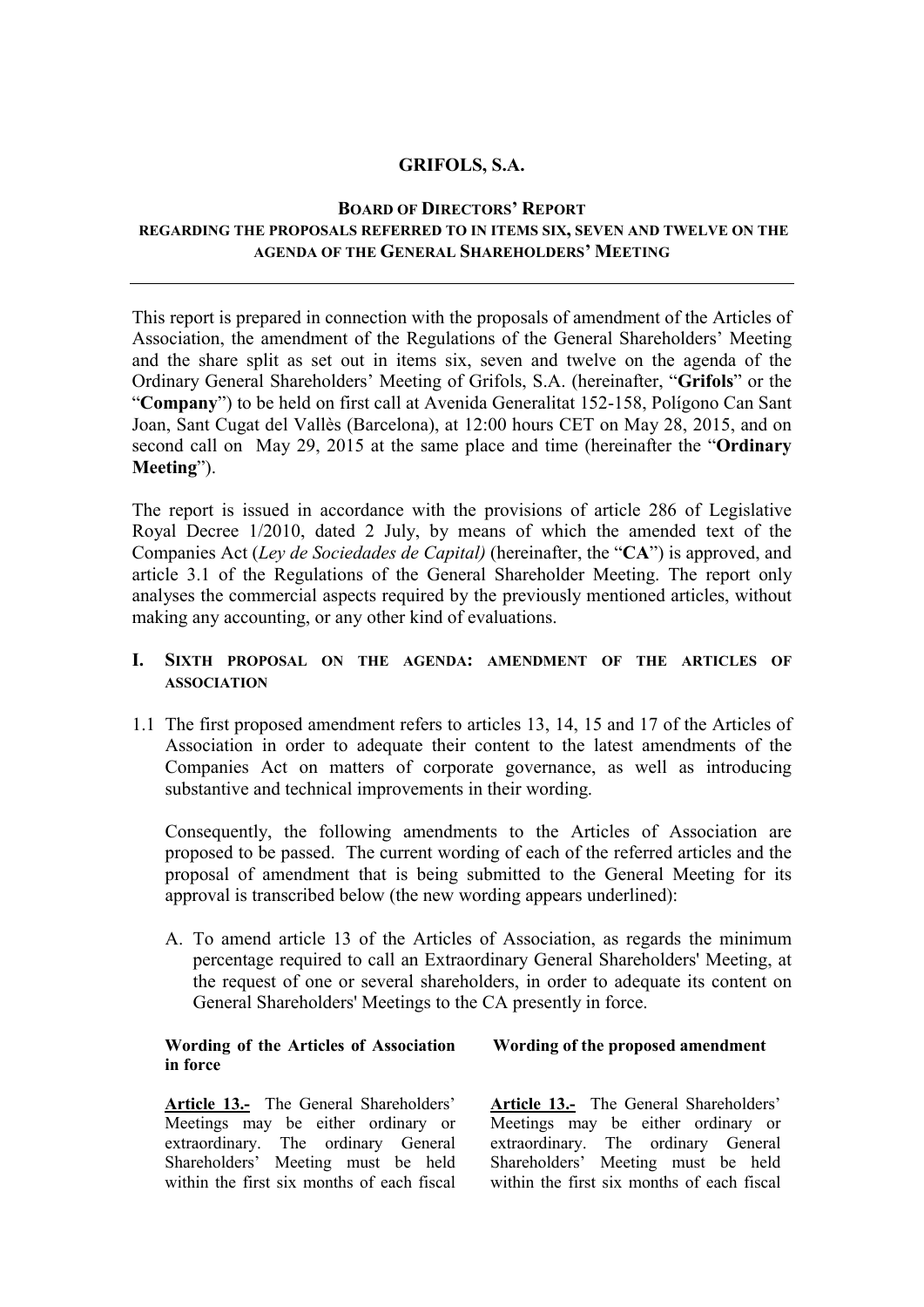year in order to approve, if applicable, the corporate management, the annual accounts for the previous fiscal year and the allocation of the results. Any other shareholders' meeting will be deemed Extraordinary.

Extraordinary Meetings shall be held whenever the Board deems it convenient on its own initiative or upon the request of one or several shareholders holding at least 5% of the share capital, who must state in their request the matters to be addressed at the Meeting.

In such case, the Meeting shall be called to be held within the two months following the date on which a notarial demand requesting the Board to call the Meeting was served.

year in order to approve, if applicable, the corporate management, the annual accounts for the previous fiscal year and the allocation of the results. Any other shareholders' meeting will be deemed Extraordinary.

Extraordinary Meetings shall be held whenever the Board deems it convenient on its own initiative or upon the request of one or several shareholders holding at least 53% of the share capital, who must state in their request the matters to be addressed at the Meeting.

In such case, the Meeting shall be called to be held within the two months following the date on which a notarial demand requesting the Board to call the Meeting was served.

B. To amend article 14 of the Articles of Association, as regards the minimum percentage needed to request the publication of the supplement notice for calling an Ordinary General Shareholders' Meeting, in order to adequate its content on the calling of a General Shareholders' Meeting to the CA presently in force.

#### **Wording of the Articles of Association in force**

#### **Article 14.- Calling of the General Shareholders' Meeting.-**

**1.** Both the Ordinary and the Extraordinary General Shareholders' Meetings must be called according to the legal requirements in force at least one month in advance from the date set for the meeting, except in those cases where the Law might have foreseen other terms, by means of a notice published in, at least, the following media:

> a) The Official Gazette of the Commercial Registry or one of the major newspapers in circulation in Spain.

b) The web page of the

#### **Wording of the proposed amendment**

#### **Article 14.- Calling of the General Shareholders' Meeting.-**

**1.** Both the Ordinary and the Extraordinary General Shareholders' Meetings must be called according to the legal requirements in force at least one month in advance from the date set for the meeting, except in those cases where the Law might have foreseen other terms, by means of a notice published in, at least, the following media:

> a) The Official Gazette of the Commercial Registry or one of the major newspapers in circulation in Spain.

> b) The web page of the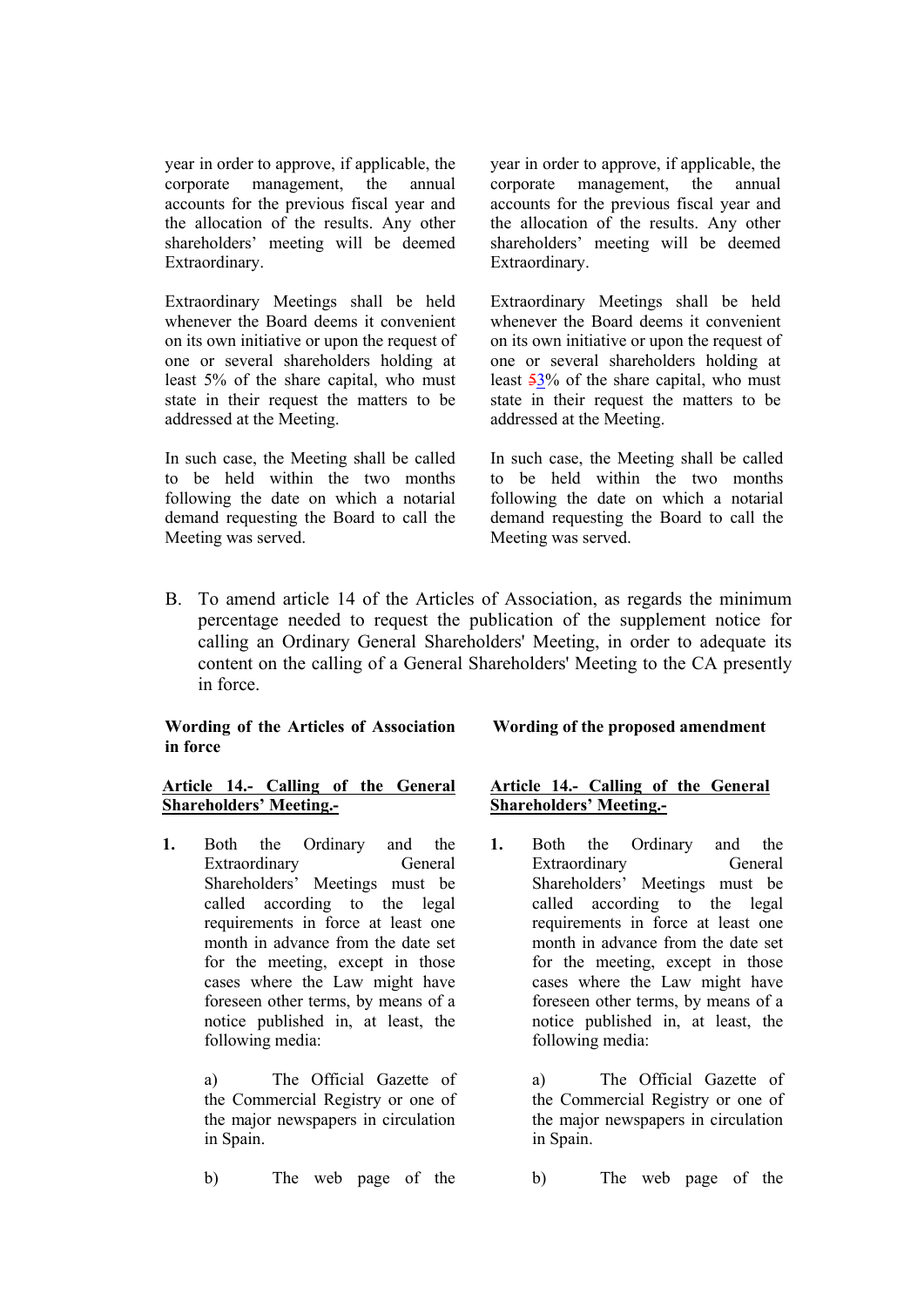Spanish Securities Exchange **Commission** 

c) The Company's web page

Notwithstanding the foregoing, when the Company offers the shareholders the genuine possibility of voting by electronic means made available to all of them, the extraordinary General Meetings may be called with a minimum prior notice of fifteen (15) days. This reduction in the term to call the meeting will require an express resolution by the Ordinary General Meeting passed by, at least, two thirds (2/3) of the subscribed share capital with voting rights; the validity of this resolution must not exceed the date on which the next meeting is to be held.

The notice published on the Company's corporate web page will be kept available uninterruptedly at least until the General Shareholders' meeting takes place.

- **2.** 2.The notice must state, in addition to the statements required by article 517 of the Companies Act, the name of the Company, the date and time of the meeting, the agenda, which shall include the matters to be addressed thereat, and the position held by the person or persons issuing the notice; the notice may also set forth the date on which the meeting shall be held, as the case may be, upon second call.
- **3.** Shareholders representing at least five per cent  $(5\%)$  of the share capital may request the publication of a supplement to the call of the Ordinary General Shareholders' Meeting including one or more items in the agenda of the call and to file justified resolution proposals regarding matters already included or that should be included in the agenda, as long as these new

Spanish Securities Exchange **Commission** 

c) The Company's web page

Notwithstanding the foregoing, when the Company offers the shareholders the genuine possibility of voting by electronic means made available to all of them, the extraordinary General Meetings may be called with a minimum prior notice of fifteen (15) days. This reduction in the term to call the meeting will require an express resolution by the Ordinary General Meeting passed by, at least, two thirds (2/3) of the subscribed share capital with voting rights; the validity of this resolution must not exceed the date on which the next meeting is to be held.

The notice published on the Company's corporate web page will be kept available uninterruptedly at least until the General Shareholders' meeting takes place.

- **2.** The notice must state, in addition to the statements required by article 517 of the Companies Act, the name of the Company, the date and time of the meeting, the agenda, which shall include the matters to be addressed thereat, and the position held by the person or persons issuing the notice; the notice may also set forth the date on which the meeting shall be held, as the case may be, upon second call.
- **3.** Shareholders representing at least five three per cent  $(53\%)$  of the share capital may request the publication of a supplement to the call of the Ordinary General Shareholders' Meeting including one or more items in the agenda of the call and to file justified resolution proposals regarding matters already included or that should be included in the agenda, as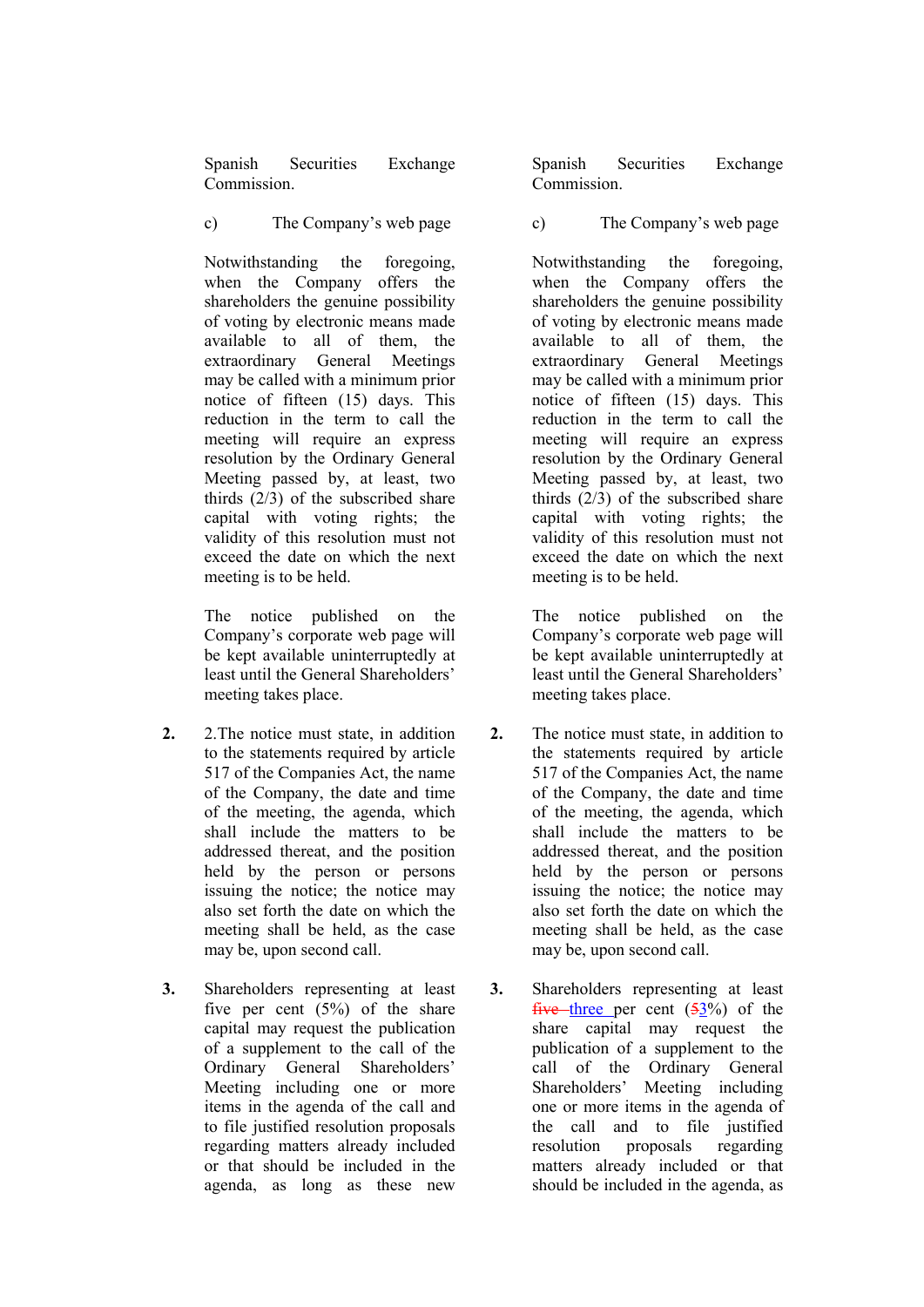proposals are accompanied by a justification or, if applicable, by a justified resolution proposal. This right must be exercised by means of a certified notification**,** which must be received at the Company's registered office within five (5) days of the publication of the call to the meeting.

The supplement to the call to the meeting must be published at least fifteen (15) days prior to the date set for the meeting.

long as these new proposals are accompanied by a justification or, if applicable, by a justified resolution proposal. This right must be exercised by means of a certified notification**,** which must be received at the Company's registered office within five (5) days of the publication of the call to the meeting.

The supplement to the call to the meeting must be published at least fifteen (15) days prior to the date set for the meeting.

C. To amend article 15 of the Articles of Association, related to the quorum for validly holding a General Shareholders' Meeting, in order to introduce substantial and technical improvements in its wording.

#### **Wording of the Articles of Association in force**

**Article 15.- Calling and quorums for holding of a General Shareholders' Meeting.-** Both the Ordinary and the Extraordinary General Shareholders' meetings shall be validly summoned on first call when the shareholders who are present or represented hold, at least, 25% of the subscribed share capital with voting rights. Upon second call, the meeting shall be validly held regardless of the amount of the share capital present at the meeting.

Notwithstanding the provisions of the preceding paragraph, the meeting shall be deemed duly called and will be validly summoned to discuss any matters. whenever all the subscribed share capital with voting rights is present or represented and all those attending unanimously agree to hold the meeting.

#### **Wording of the proposed amendment**

**Article 15.- Calling and qQuorums for holding of a General Shareholders' Meeting.-** Both the Ordinary and the Extraordinary Except for those cases for which the Law, the Company's current Articles of Association or the General Shareholders' Regulations provide a higher quorum, the General Shareholders' meetings shall be validly summoned on first call when the shareholders who are present or represented hold, at least, 25% of the subscribed share capital with voting rights. Upon and, upon second call, the meeting shall be validly held regardless of the amount of the share capital present at the meeting.

Notwithstanding the provisions of the preceding paragraph, the meeting shall be deemed duly called and will be validly summoned to discuss any matters, summoned to discuss any matters,<br>whenever all the subscribed share capital with voting rights is present or represented and all those attending unanimously agree to hold the meeting.

D. To amend article 17 of the Articles of Association, as regards the system of majorities at the General Shareholders' Meeting, in order to adequate its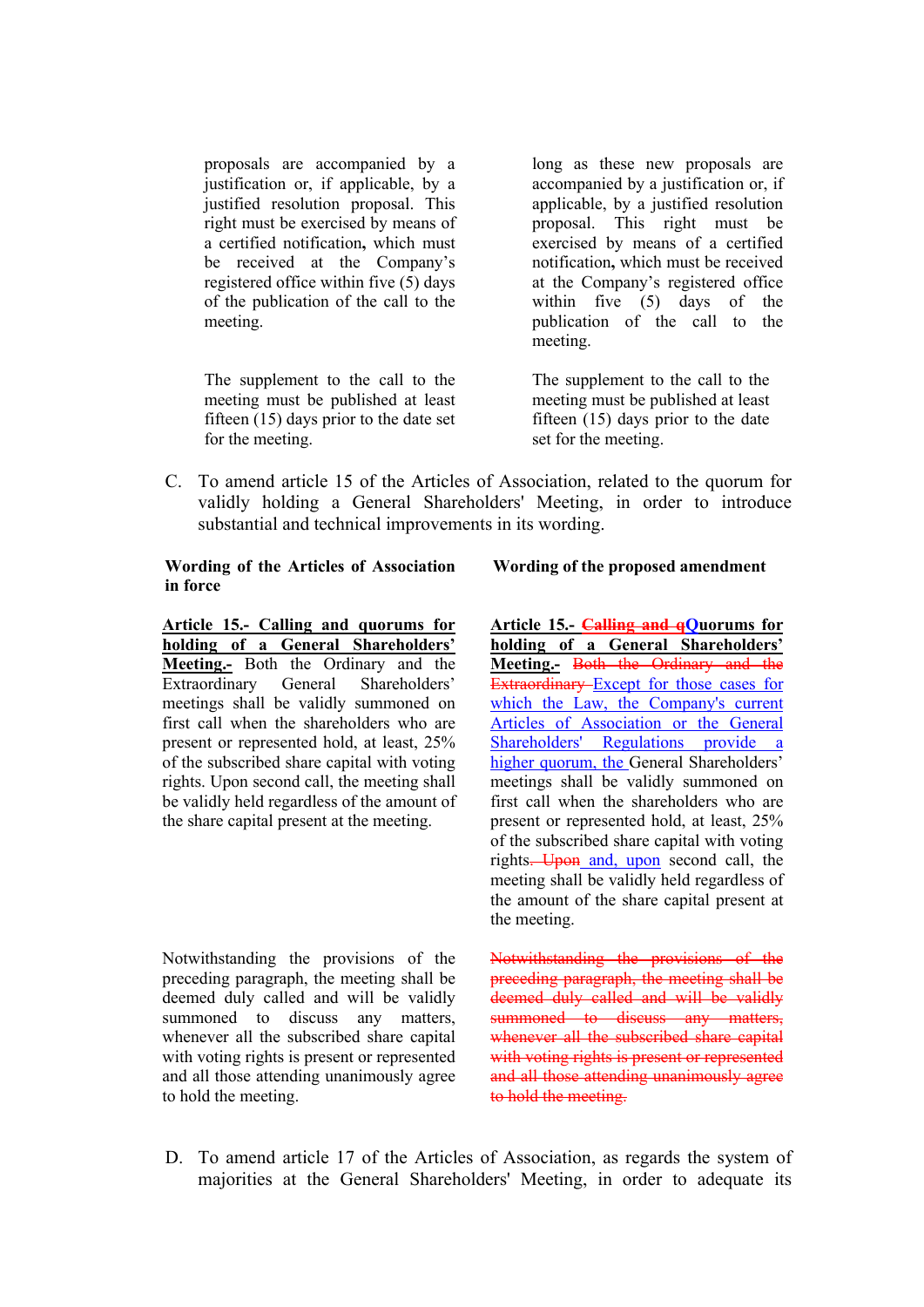content on the adoption of resolutions to the CA currently in force, and introduce substantial and technical improvements in its wording.

**Wording of the Articles of Association in force**

#### **Article 17.- System of majorities at the General Shareholders' Meeting.-**

The resolutions shall be passed by majority of votes among the shareholders present or represented by proxy (one half plus one of the votes), except in those cases for which the Law or the Articles of Association provide a higher quorum.

**Wording of the proposed amendment**

#### **Article 17.- System of majorities at the General Shareholders' Meeting.-**

The resolutions shall be passed by simple majority of votes among the shareholders present or represented by proxy-tone half plus one of the votes), except in those cases for which the Law or the Articles of Association provide a higher quorum.

1.2 The second proposed amendment refers to articles 20 and 24.ter of the Articles of Association and, specifically, to the term of office of directors and the composition and duties of the Audit Committee. Additionally, it also refers to the addition of a new article, 24.ter, concerning the composition, functioning and responsibilities of the Appointments and Remunerations Committee. The purpose of the amendments of these articles is to adequate their content to the latest amendments of the CA on matters of corporate governance.

Consequently, the following amendments to the Articles of Association are proposed to be passed. The current wording of each of the referred articles and the proposal of amendment that is being submitted to the General Meeting for its approval is transcribed below, as well as the proposed wording of new article 24.ter (the new wording appears underlined)

A. To amend article 20 of the Articles of Association, as regards the maximum term of office as director, in order to adequate its content to the CA presently in force.

**Wording of the Articles of Association in force** 

# **Wording of the proposed amendment**

**Article 20.- Structure and remuneration for the Board of Directors.-** The management and legal representation of the Company will correspond to the Board of Directors, which shall be composed of a minimum of three and a maximum of fifteen directors.

Directors shall be appointed and dismissed by the General Shareholders' Meeting and will serve in their positions for five years, albeit the possibility of their indefinite reelection for the same periods of time.

**Article 20.- Structure and remuneration for of the Board of Directors and term**  of office as director.- The management and legal representation of the Company will correspond to the Board of Directors. which shall be composed of a minimum of three and a maximum of fifteen directors.

Directors shall be appointed and dismissed by the General Shareholders' Meeting and will serve in their positions for five-four years, albeit the possibility of their indefinite re-election for the same periods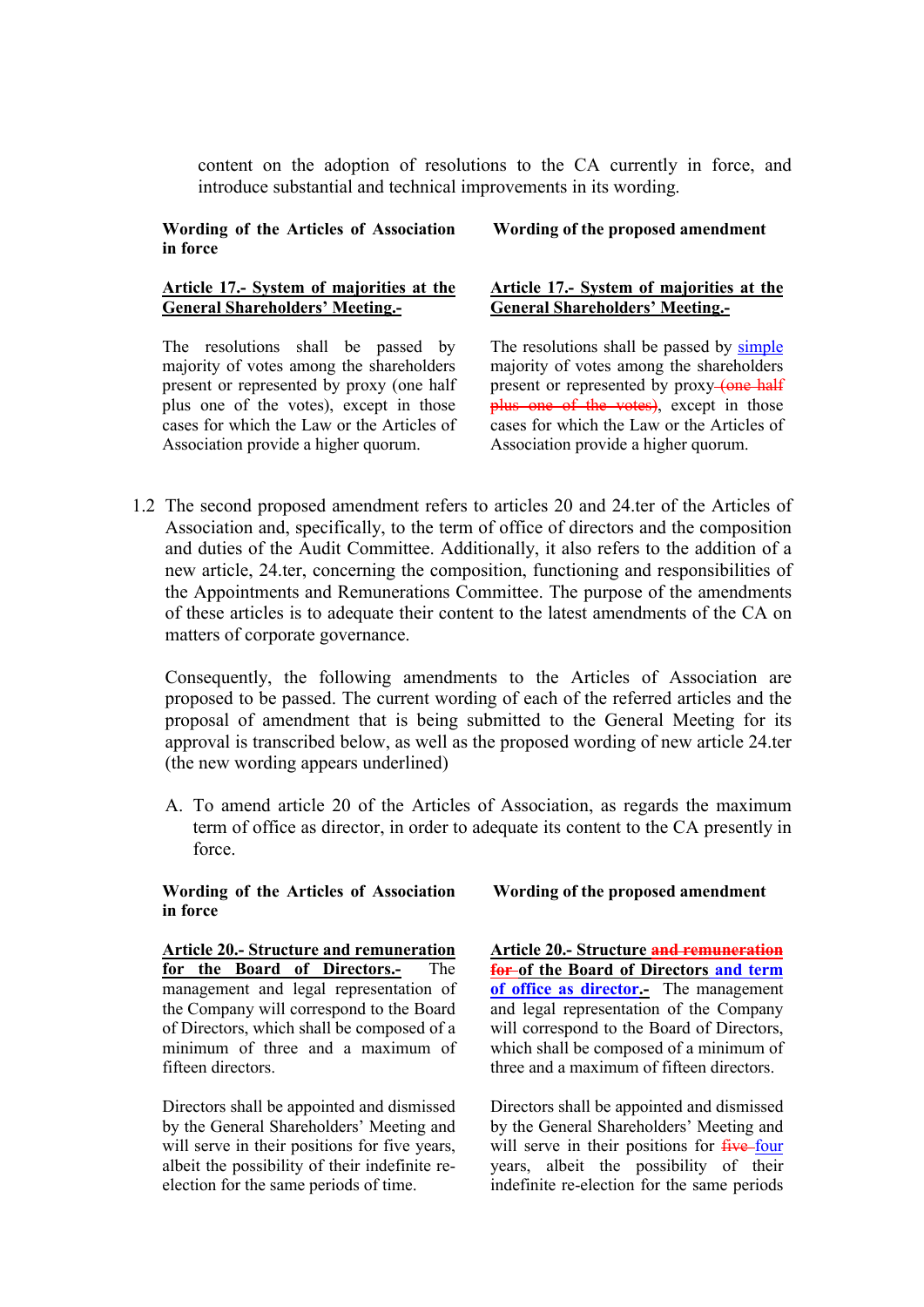The position of director shall be remunerated. For such purpose, the General Shareholders' Meeting shall set for each year or for a certain period of time a fixed amount of remuneration for the Board of Directors, which will be distributed among its members, by virtue of a board resolution, based on their dedication to the Company.

Notwithstanding the foregoing, the directors will have the right to be refunded on the expenses incurred upon while holding their office.

of time.

The position of director shall be remunerated. For such purpose, the General Shareholders' Meeting shall set for each year or for a certain period of time a fixed amount of remuneration for the Board of Directors, which will be distributed among its members, by virtue of a board resolution, based on their dedication to the Company.

Notwithstanding the foregoing, the directors will have the right to be refunded on the expenses incurred upon while holding their office.

B. To amend article 24.ter of the Articles of Association, as regards the composition and duties of the Audit Committee, in order to adequate its content to the CA presently in force.

#### **Wording of the Articles of Association in force**

#### **Article 24.ter.- Audit Committee.-**

**1.** The Audit Committee shall be composed of a minimum of three (3) directors and a maximum of five (5), to be appointed by the Board of Directors. The Audit Committee shall in any case be composed of a majority of external directors with an adequate representation of independent directors.

**2.** The Chairperson of the Committee, whose position shall be held by an external director, will be appointed by the Board of Directors. The Chairperson shall be replaced every four (4) years, being eligible for reelection only after one (1) year has elapsed since his dismissal. The Board of Directors will appoint the

#### **Article 24.ter.- Audit Committee.-**

**Wording of the proposed amendment**

- **1.** The Audit Committee shall be composed of a minimum of three (3) directors and a maximum of five (5), to be appointed by the Board of Directors taking into account their knowledge, competence and experience in accounting, audit and risk management and Committee duties. The Audit Committee shall in any case be exclusively composed of a majority of external by non-executive directors-with an adequate representation of which at least two must be independent directors.
- **2.** The Chairperson of the Committee, whose position shall be held by an external independent director, will be appointed by the Board of Directors. The Chairperson shall be replaced every four (4) years, being eligible for re-election only after one (1) year has elapsed since his dismissal. The Board of Directors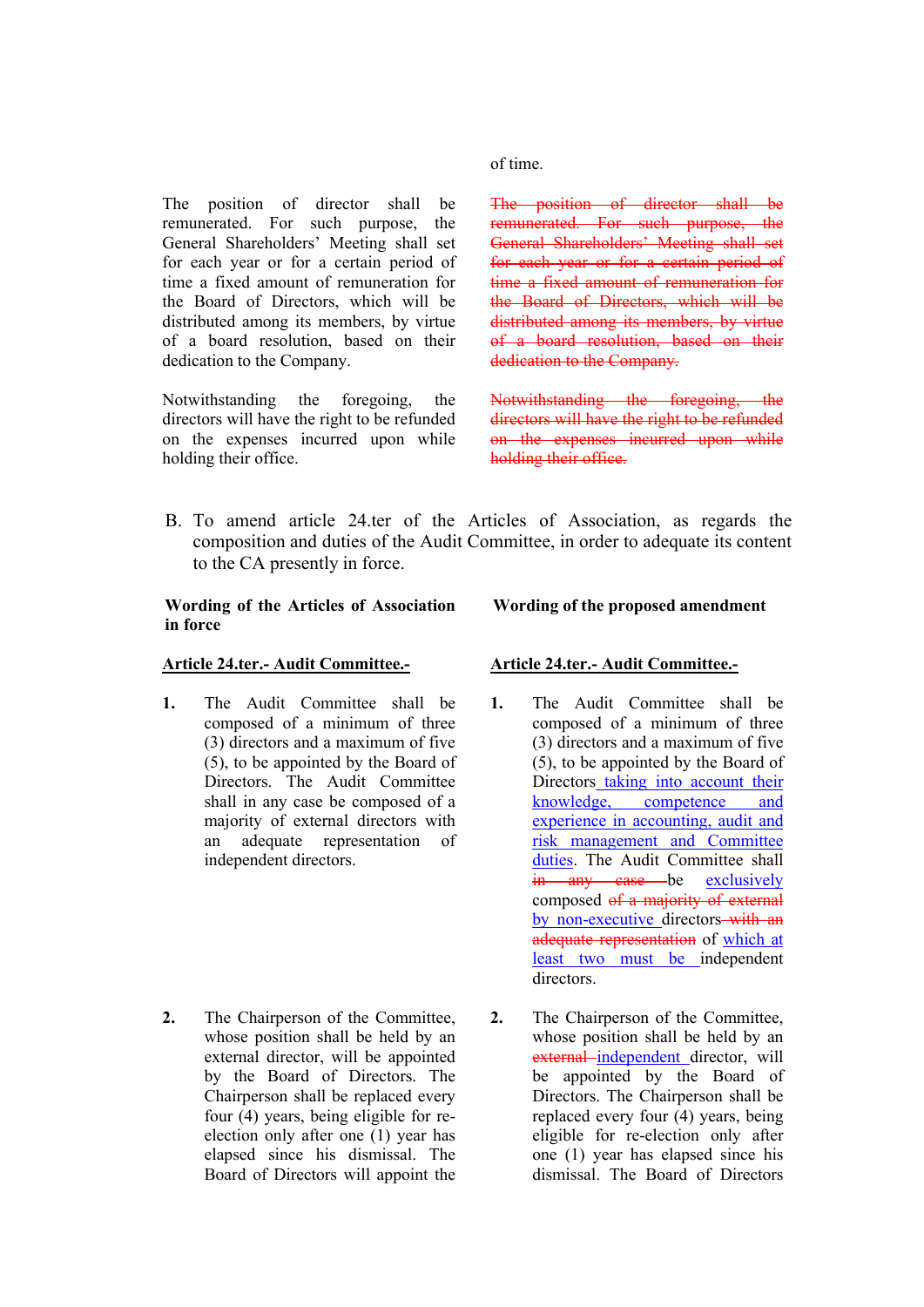Secretary of the Audit Committee, who may be (a) one of the members of the Audit Committee (being, in such case, Secretary member of the Audit Committee), (b) any other member of the Board of Directors of the Company who is not a member of the Audit Committee (being, in such case, Secretary non member of the Audit Committee), or (c) the Secretary or a Vice secretary of the Board of Directors of the Company (being, in such case, Secretary non member of the Audit Committee). The Secretary shall record in the minutes the resolutions passed at each Meeting of the Committee and report to the full Board of Directors through its Chairperson. The Audit Committee shall be deemed validly held when it is attended by half plus one of its members, either present or represented by proxy. Resolutions shall be passed by absolute majority of the members of the Board present at the meeting. In the event of a tie, the Chairperson shall have the casting vote.

- **3.** Notwithstanding the provisions of the Law, of these Articles of Association or other commitments assigned to it by the Board of Directors, the Audit Committee shall have the following basic responsibilities:
	- (a) To inform the General Shareholders' Meeting on the issues raised therein concerning any matters of its competence.
	- (b) To propose to the Board of Directors, for its submission to the shareholders, the appointment of the Company's external auditors, the terms and conditions of employment of the auditors,

will appoint the Secretary of the Audit Committee, who may be (a) one of the members of the Audit Committee (being, in such case, Secretary member of the Audit Committee), (b) any other member of the Board of Directors of the Company who is not a member of the Audit Committee (being, in such case, Secretary non member of the Audit Committee), or (c) the Secretary or a Vice secretary of the Board of Directors of the Company (being, in such case, Secretary non member of the Audit Committee). The Secretary shall record in the minutes the resolutions passed at each Meeting of the Committee and report to the full Board of Directors through its Chairperson. The Audit Committee shall be deemed validly held when it is attended by half plus one of its members, either present or represented by proxy. Resolutions shall be passed by absolute majority of the members of the Board present at the meeting. In the event of a tie, the Chairperson shall have the casting vote.

- **3.** Notwithstanding the provisions of the Law, of these Articles of Association or other commitments assigned to it by the Board of Directors, the Audit Committee shall have the following basic responsibilities:
	- (a) To inform the General Shareholders<sup>2</sup> Meeting on  $\frac{1}{2}$  the of any issues raised therein concerning any matters of its competence. on matters for which the Committee is responsible;
	- (b) To supervise the efficiency of the Company's internal control, internal audit and risk management systems, including those related to tax matters, as well as discussing, with the auditor, any major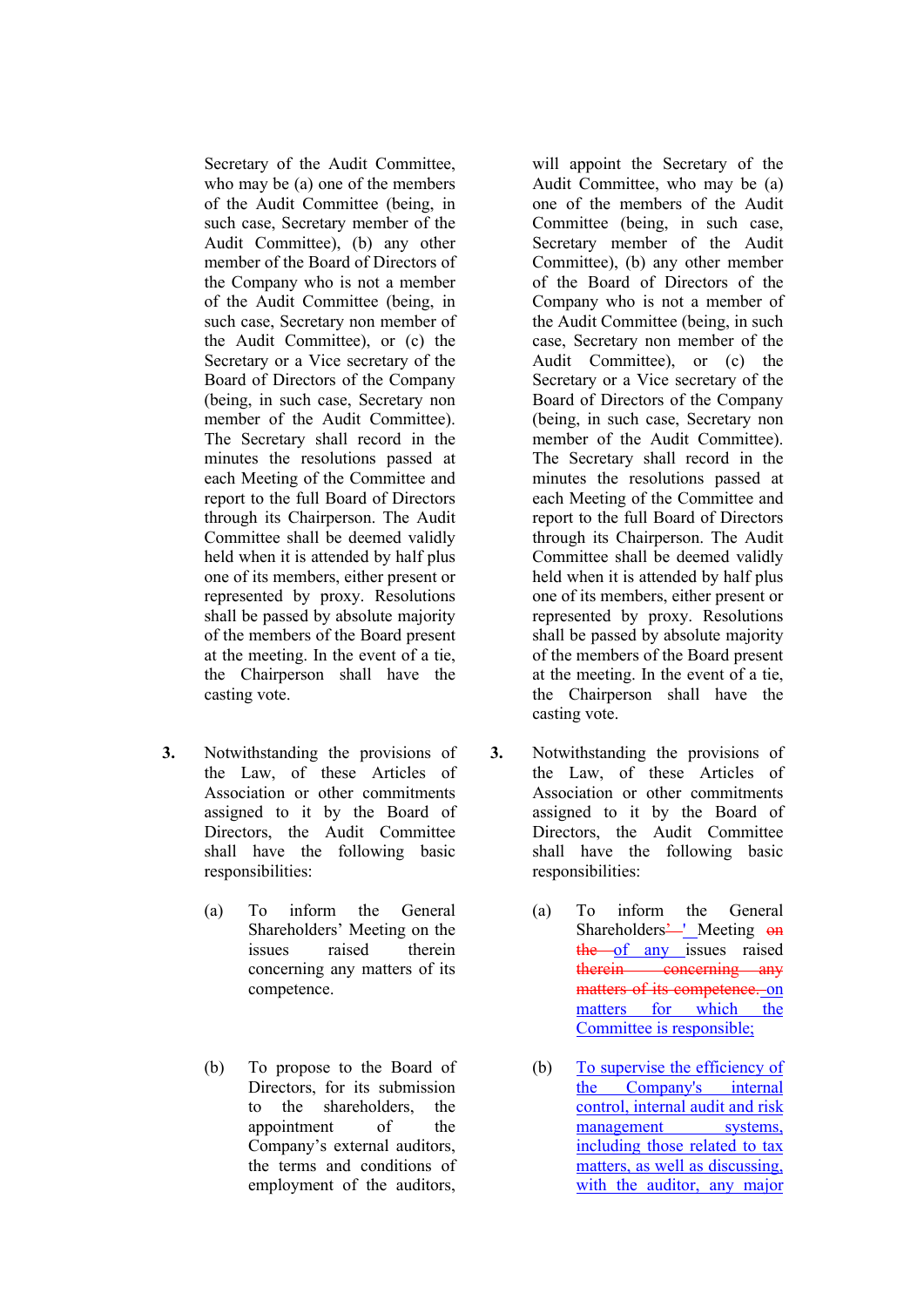the scope of their professional duties and, where applicable, their removal or non-renewal;

(c) To monitor the internal audit services and to inform about the selection process, appointment, renewal and removal of its director;

(d) To know the financial information and the internal control system process of the Company; to review the annual accounts and the periodic financial statements that should be submitted to the securities regulatory authorities and to make sure that the appropriate accounting standards are followed; to inform the Board

flaws in the control system identified during the audit process;To propose to the Board of Directors, for its submission to the shareholders, the appointment of the Company's external auditors, the terms and conditions of employment of the auditors, the scope of their professional duties and, where applicable, their removal or non-renewal;

- (c) To monitor the preparation and presentation process of the perceptive financial information;To monitor the internal audit services and to inform about the selection process, appointment. renewal and removal of its director;
- (d) To know the financial information and the internal control system process of the Company; to review the annual accounts and the periodic financial statements that should be submitted to the securities regulatory authorities and to make sure that the appropriate accounting standards are followed; to inform the Board of Directors on any changes in the accounting standards and on the balance sheet and off balance sheet risks;
- (e)(d) To submit to the Board of Directors any proposals regarding the selection, appointment, reelection and substitution of the external auditor, including the terms of his contract and requests for information on the audit strategy and execution, in addition to performing his duties independently: To receive information from the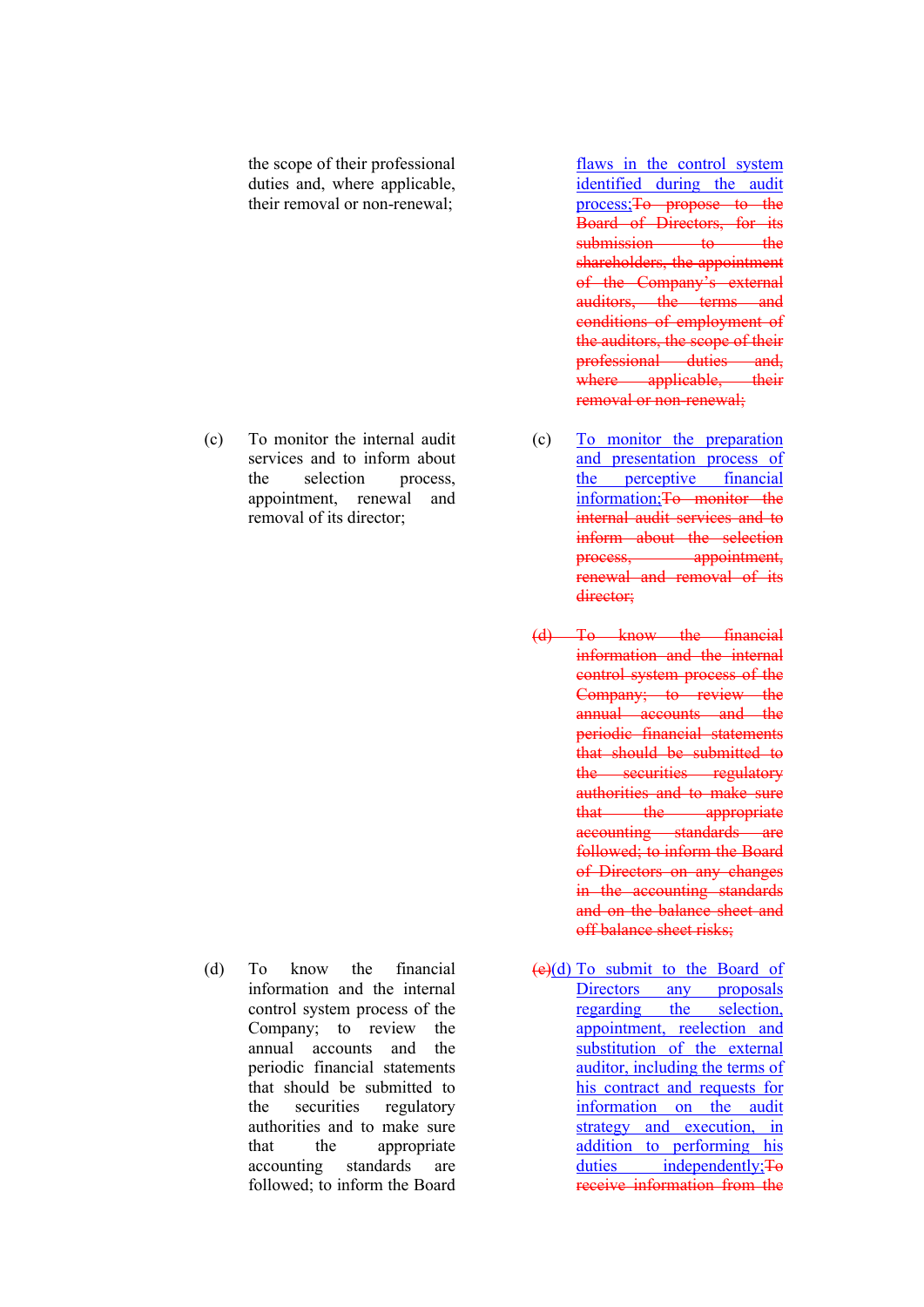of Directors on any changes in the accounting standards and on the balance sheet and off balance sheet risks;

(e) To receive information from the auditors regarding matters that could impair their independence and any other matters related to the development of the auditing of the financial statements, as well as to receive any such other communications foreseen in the legislation governing the auditing of financial statements and in technical auditing regulations.

(f) To assess the transactions carried out by the Company with significant shareholders. as set forth in the Regulations of the Board of Directors;

auditors regarding matters that could impair their independence and any other matters related to the development of the auditing of the financial statements, as well as to receive any such other communications foreseen in the legislation governing the auditing of financial statements and in technical auditing regulations.

- $(f)(e)$  To establish the appropriate relationships with the external auditor to receive information about any issues that may put his independence at risk, and which the Audit Committee will examine, and any other issues regarding the development of the audit of accounts process, as well as any notifications required in the audit of accounts legislation and in the audit regulations. In any case, annually receive from the external auditors a statement of their independence in relation to the entity, or any entities directly or indirectly related to it, as well as any information on any kind of ancillary services provided and the corresponding fees paid by these entities to the external auditor or the persons or entities related to it in accordance with the account audit legislation;
- $\left(\frac{g}{g}\right)(f)$  Prior to issuing the audit of accounts report, annually issue a written opinion on the independence of the auditor. This opinion must include, at the very least, an assessment of the provided ancillary services mentioned above, which shall be individually and jointly assessed, different from the legal audit, and on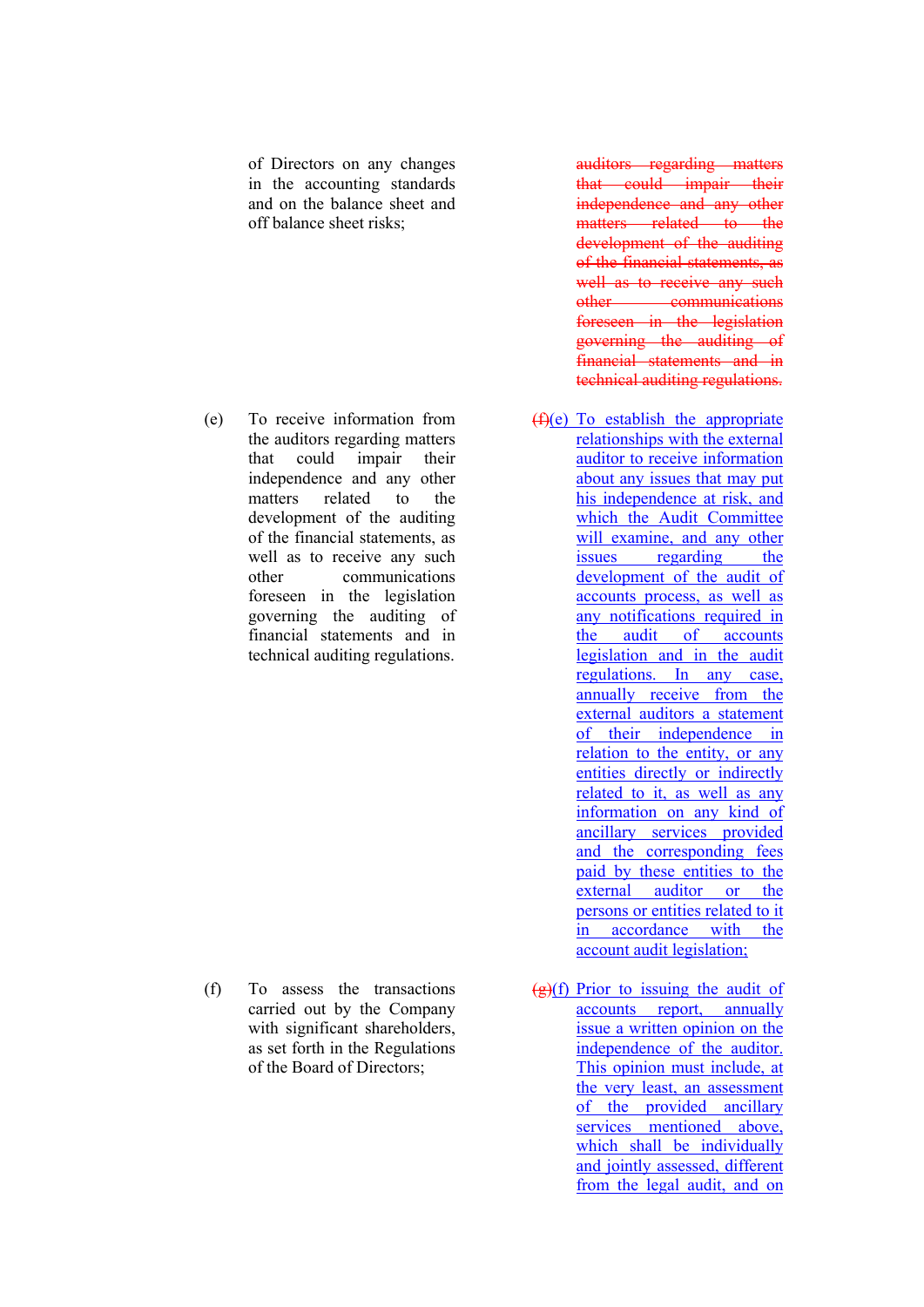(g) To review the compliance with the Internal Code of Conduct on Stock Exchange Matters, the present Regulations, the rules of conduct listed in the "Code of Ethics of Grifols" and, in general, with any other corporate regulations, as well as to make the necessary proposals to improve such regulations;

- **4.** The Audit Committee shall meet as regularly as required to ensure the correct development of its duties.
- **5.** Any member of the executive board or the staff of Company whose presence is required by the Chairperson is obliged to attend the meetings of the Committee and to

the subject of the independence status or audit regulations; and

- (g) To inform the Board of Directors in advance about any issues set out in the Law, the Articles of Association and the Board's Regulations, and specifically about:
	- 1. any financial information that the company must make public from time to time;
	- 2. the creation or acquisition of shares in special purpose entities or in entities resident in countries or territories that are considered tax havens; and
	- 3. transactions with related parties.

To assess the transactions carried out by the Company with significant shareholders, as set forth in the Regulations of the Board of Directors:

- (h) To review the compliance with the Internal Code of Conduct on Stock Exchange Matters, the present Regulations, the rules of conduct listed in the "Code of Ethics of Grifols" and, in general, with any other corporate regulations, as well as to make the necessary proposals to improve such regulations;
- **4.** The Audit Committee shall meet as regularly as required to ensure the correct development of its duties.
- **5.** Any member of the executive board or the staff of Company whose presence is required by the Chairperson is obliged to attend the meetings of the Committee and to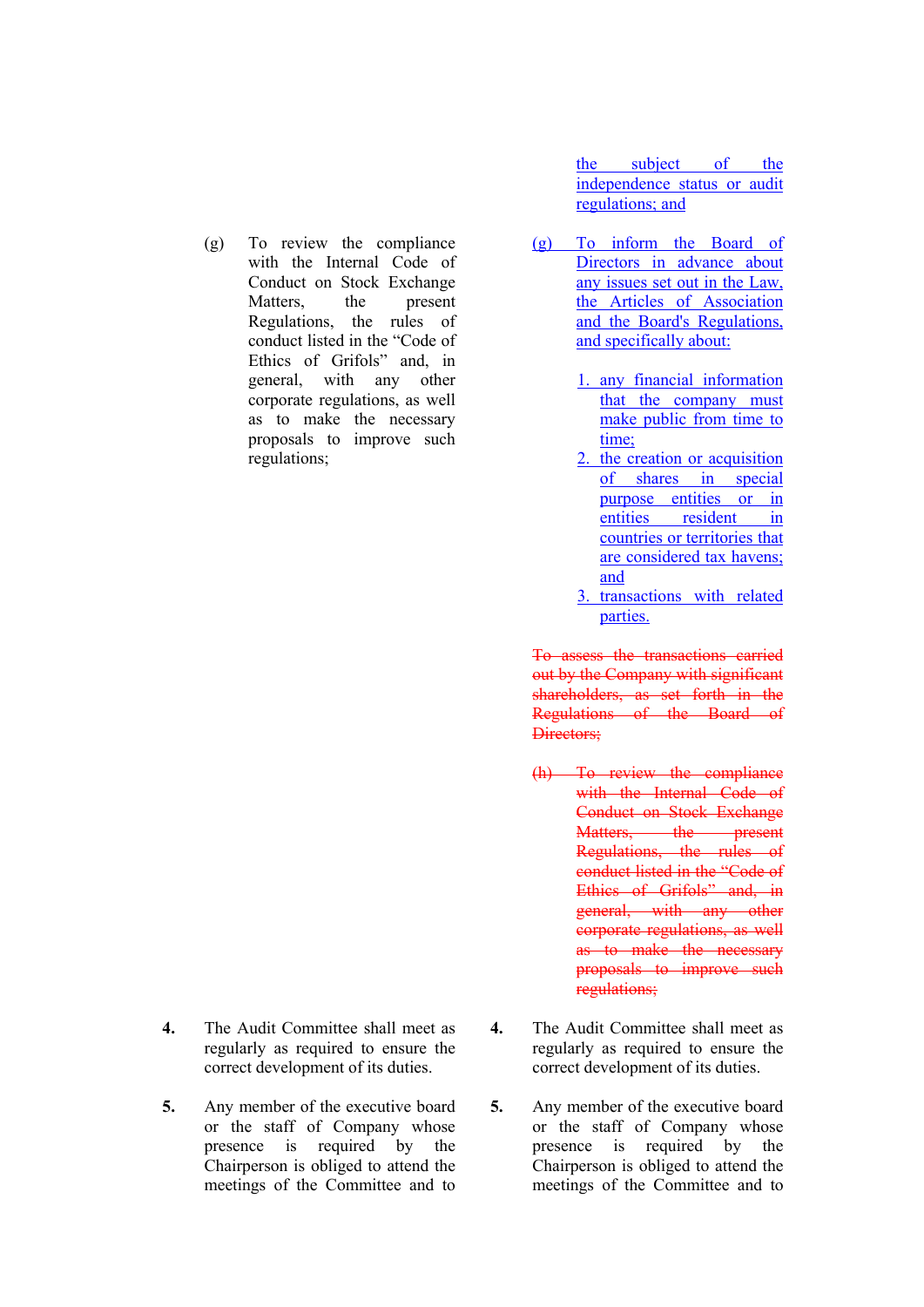provide the assistance and information requested. The Chairperson may also request the attendance of the auditors to the meetings;

**6.** The Audit Committee may seek the advice of external consultants in order to ensure a better performance of its functions.

provide the assistance and information requested. The Chairperson may also request the attendance of the auditors to the meetings;

- **6.** The Audit Committee may seek the advice of external consultants in order to ensure a better performance of its functions.
- C. To include in the Articles of Association a new article 24.quater, related to the composition, functioning and duties of the Appointments and Remuneration Committee, in accordance with the latest amendments on board committees introduced by the CA presently in force.

#### **Article 24.quater.- Appointments and Remuneration Committee.-**

- The Appointments and Remunerations Committee shall be formed by three (3) to five (5) Directors, appointed by the Board of Directors, taking into account their<br>knowledge, competence and competence and experience and of the Committee's duties. The Appointments and Remunerations Committee shall be exclusively formed by non-executive directors, of which at least two (2) will be independent directors.
- 2. The Board of Directors shall appoint the Chairperson of the Appointments and Remuneration Committee. The position of Chairperson will necessarily be held by an independent director.
- 3. The Board of Directors shall appoint the Secretary of the Appointments and Remuneration Committee, who may be (a) one of the members of the Appointments and Remuneration Committee (who, in such case, will be Secretary member of the Appointments and Remuneration Committee), (b) any other member of the Board of Directors of the Company who is not a member of the Appointments and Remuneration Committee (who, in such case, will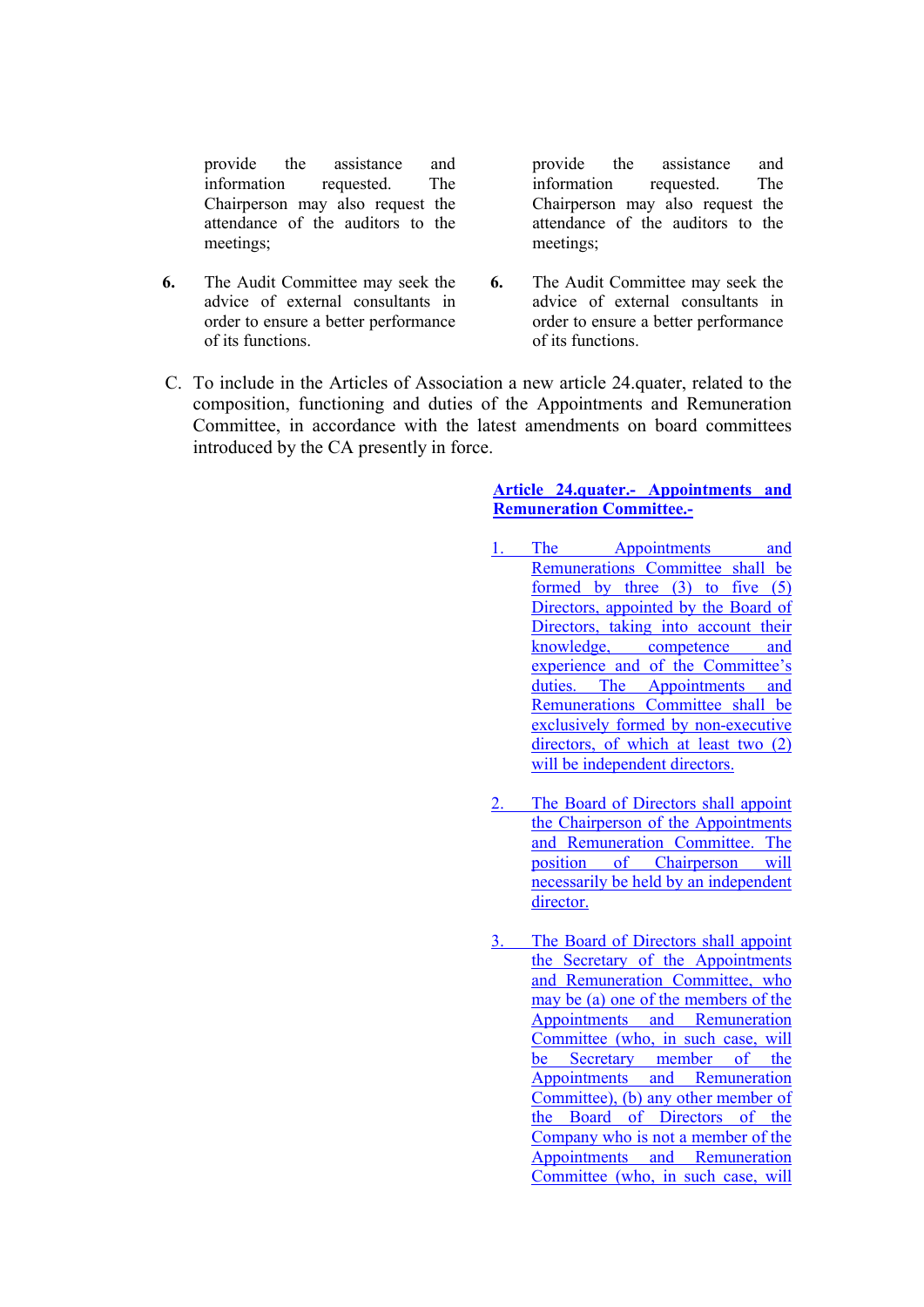be Secretary non-member of the Appointments and Remuneration Committee, or (c) the Secretary or a Vice-Secretary of the Board of Directors of the Company (who, in such case, will be Secretary nonmember of the Appointments and Remuneration Committee). The Secretary shall draft the minutes of the resolutions adopted at each Committee meeting and report to the Board of Directors via their Chairperson. The Appointments and Remuneration Committee shall be validly formed when half of its members plus one are present or represented and their resolutions are approved by absolute majority of the represented votes. If there is a tied vote, the vote of the Chairperson of the Committee is final.

- 4. Without prejudice to other duties assigned by the Board, the Appointments and Remunerations Committee will have the following basic responsibilities:
	- (a) To review the competence, knowledge and experience necessary on the Board, specifying the essential duties and aptitudes that each candidate must possess to fill each position in addition to assessing the time and commitment needed to perform their duties efficiently;
	- (b) To specify a representation target of the sex that is least represented in the Board of Directors and prepare guidelines to achieve said target;
	- (c) To submit to the Board of Directors any proposals to appoint, re-elect and/or dismiss independent directors to be appointed by co-option powers or the approval of the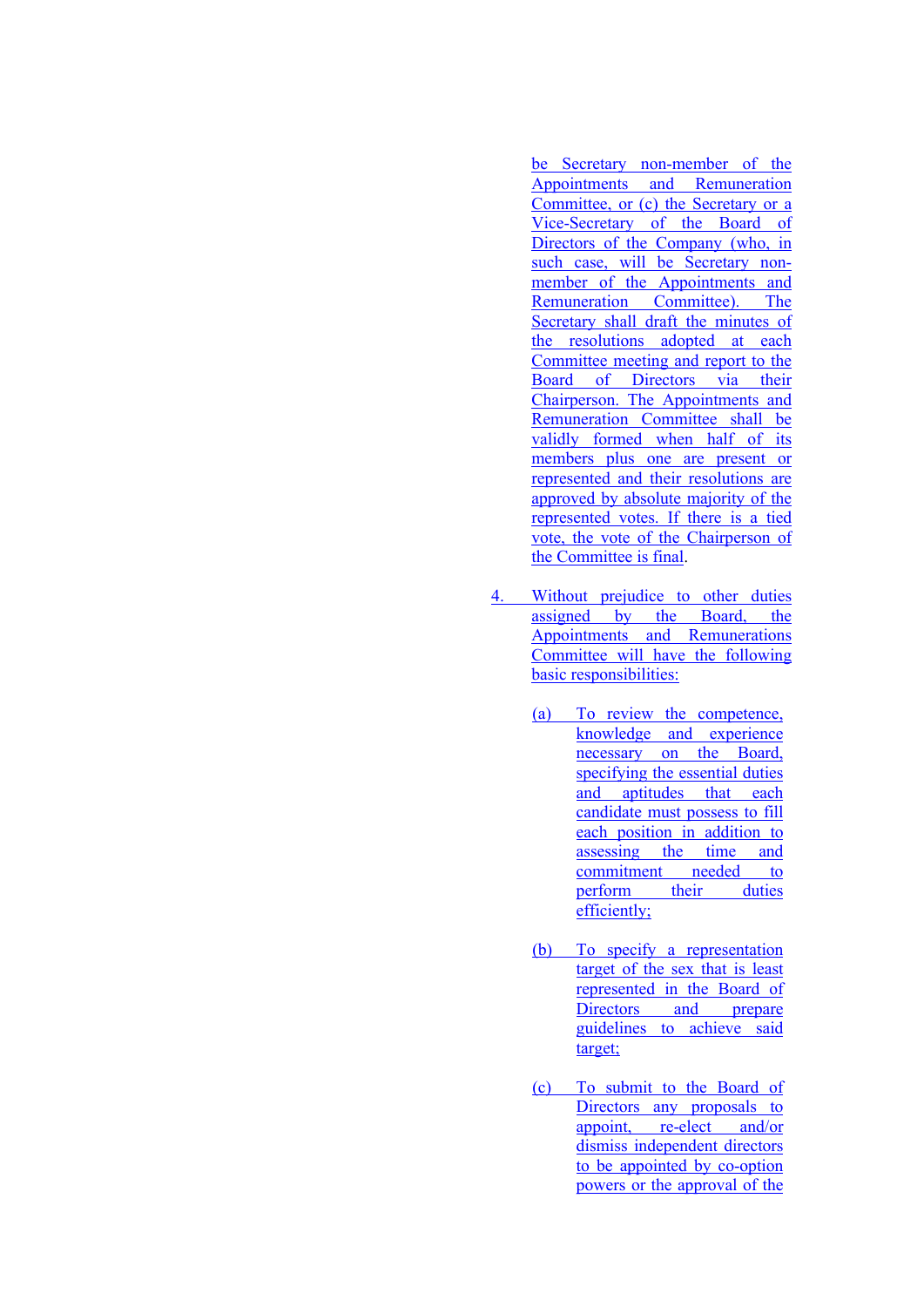General Shareholders' Meeting, as well as any proposal for the reelection or dismissal of said directors by the General Shareholders' Meeting:

- (d) To report the appointment proposals of the remaining directors to be appointed by co-option powers or the approval of the General Shareholders' Meeting;
- (e) To report the appointment or dismissal proposals of senior executives and the basic terms of their contracts;
- (f) To examine and organize the succession of the Chairperson of the Board of Directors and the chief executive officer and, as the case may be, to make proposals to the Board so that said succession takes place in an orderly and well planned manner; and
- (g) To propose to the Board of Directors the remuneration policy of the directors and general managers or anyone performing top-level management duties under the direct supervision of the Board, executive committees or directors, as well as the individual remuneration and other contractual terms regarding the executive directors, ensuring its fulfillment.
- 5. Any member of the management team or personnel of the Company shall be obliged to attend the Committee meetings and provide their assistance and access to information they may have, when their presence is required by the Chairperson.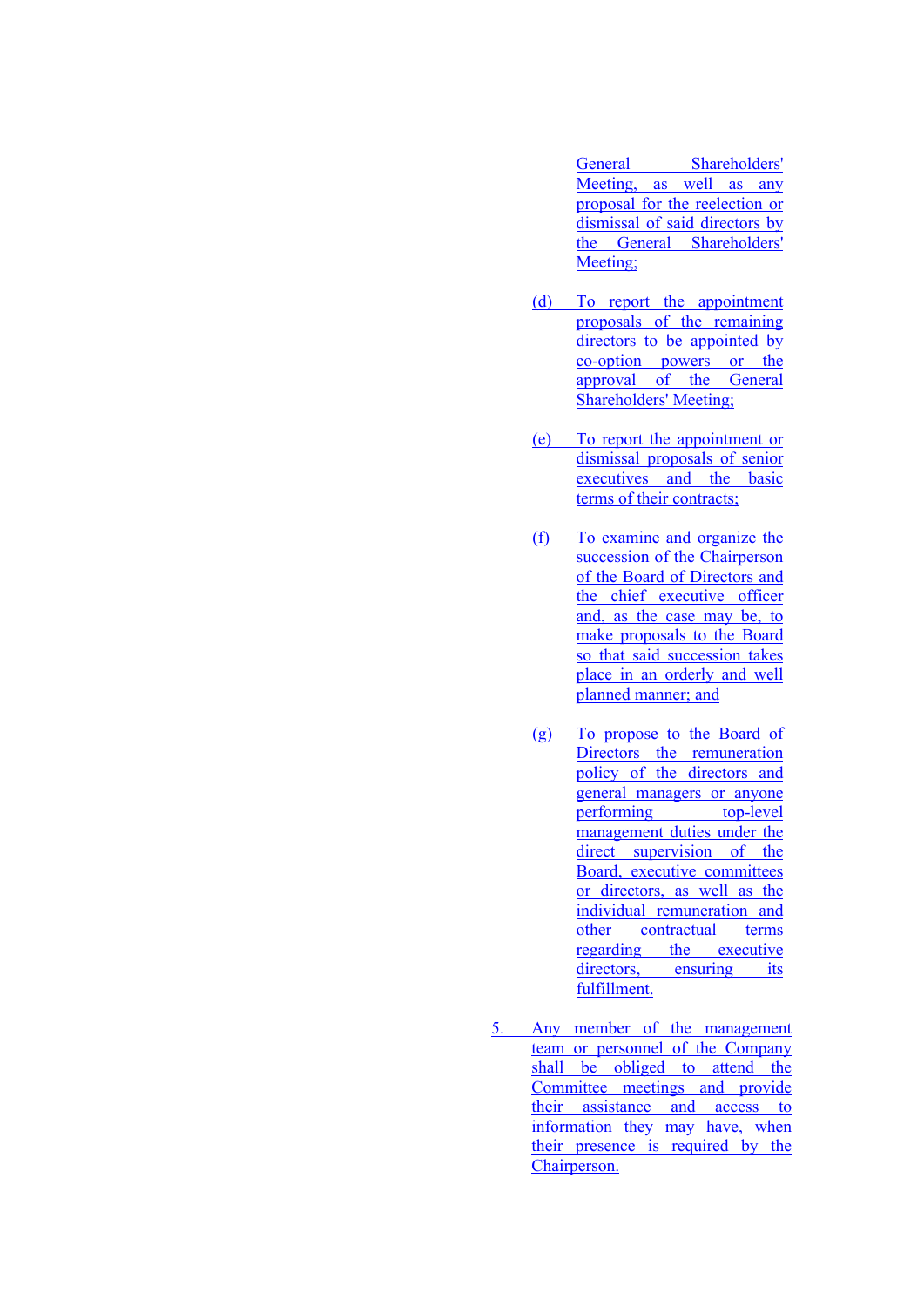- 6. The Appointments and Remunerations Committee shall meet when the Company Board of Directors or the Chairperson requests a report or the adoption of a proposal and in any case, whenever it is deemed appropriate for the smooth running of its duties. In any case, it will meet once (1) a year to prepare information on remunerations to Directors which the Board of Directors must approve and include in the annual public documentation.
- 1.3 The third proposed amendment refers to the inclusion of articles 20.bis and 21.ter in the Articles of Association, concerning the remuneration of directors and the Annual report on directors' remuneration, in accordance with the latest amendments on matters of corporate governance introduced by the CA presently in force. These articles would read as follows (the new wording appears underlined):

#### **Article 20.bis.- Remuneration of the Board of Directors**

The position of director shall be remunerated. The directors' remuneration shall be a fixed amount. For such purpose, and at least every three years and valid for the three fiscal years following the year it is approved, the General Shareholders' Meeting shall approve the remuneration of directors' policy, which shall necessarily determine the maximum amount of the annual remuneration to be paid to all the directors. In addition, the Board of Directors shall distribute said remuneration among its members, by means of a board resolution, taking into account the duties and responsibilities of each director, the membership to board committees and other relevant objective circumstances. Said resolution of the Board of Directors will not be necessary provided the General Shareholders' Meeting directly resolves on the distribution among the members of the Board of Directors*.*

Notwithstanding the foregoing, the directors will have the right to be refunded on the expenses incurred upon while holding their office, and to receive remuneration for performing their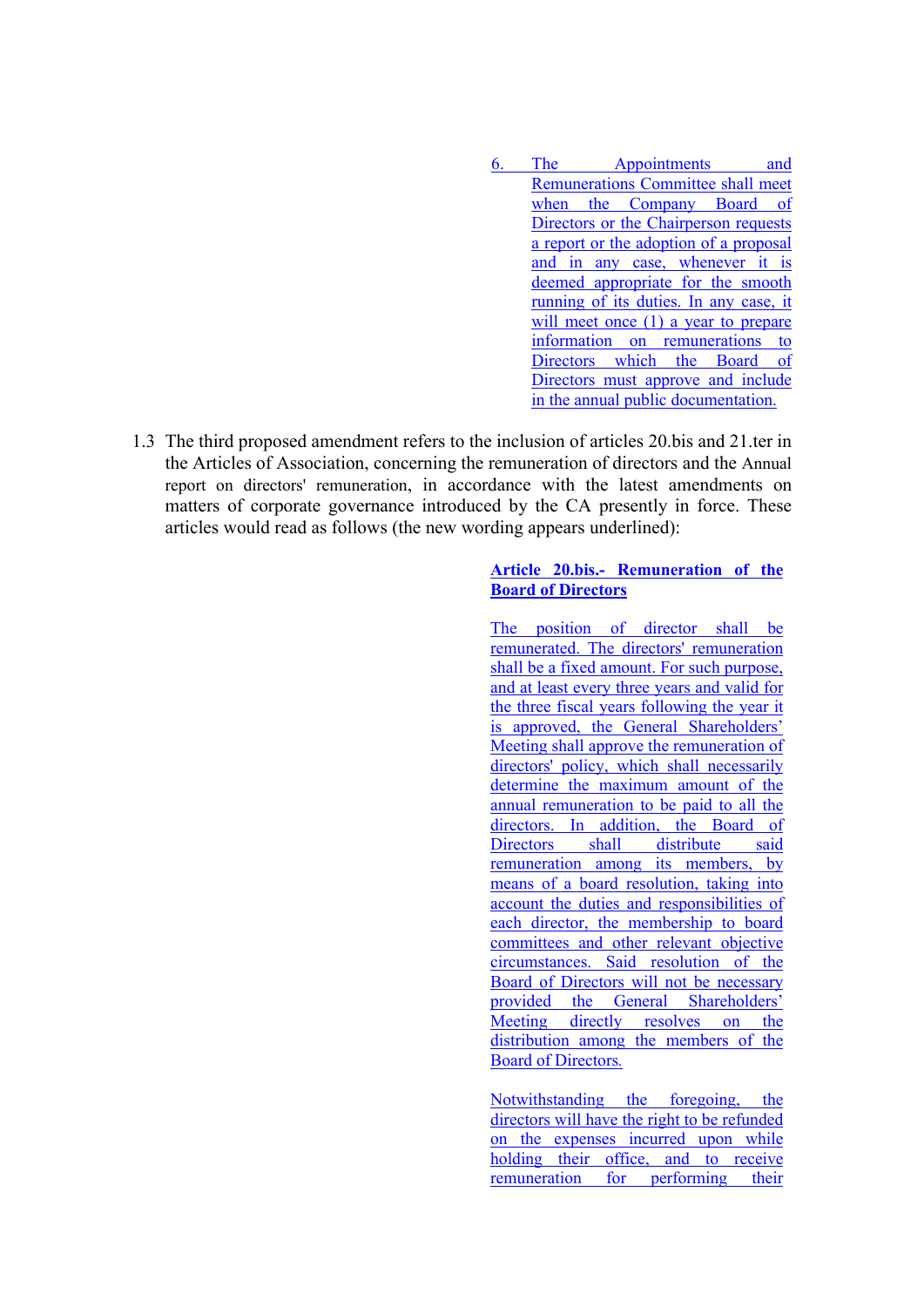executive duties specified in the contracts approved in accordance with the Capital Company's Act, as long as it adjusts to the directors remuneration policy approved by the General Shareholders' Meeting pursuant to the Company's Corporate Governance System and any applicable legal provision.

**Article 21.ter.- Annual report on directors' remuneration.-** The Board of Directors shall annually pass a report on directors' remuneration, whose content shall comply with the law and regulations in force.

#### **II. SEVENTH PROPOSAL ON THE AGENDA: AMENDMENT OF THE REGULATION OF THE GENERAL SHAREHOLDERS' MEETING.**

2.1 The first proposed amendment refers to article 7 of the Regulation of the General Shareholders' Meeting and, specifically, to the competencies of the General Shareholders' Meeting as regards the passing of resolutions. The proposed amendment implies broadening the competences of the General Shareholders' Meeting to those established by the CA currently in force.

Consequently, the current wording of article 7 and the proposed amendment to be submitted to the General Shareholder's Meeting is as follows (new wording appears underlined):

#### **Wording of the Regulation of the General Shareholders' Meeting in force**

#### **Article 7. Competence of the General Meeting**

- **1.** The General Shareholders' Meeting, duly called and summoned, shall decide on all matters relating to its competence, in accordance with the Law and the Articles of Association.
- **2.** In particular, the General Shareholders' Meeting shall be in charge of passing the following resolutions:
	- (a) the approval, as the case may be, of the corporate management and of the annual accounts and the allocation of the results;

#### **Wording of the proposed amendment**

#### **Article 7. Competence of the General Meeting**

- **1.** The General Shareholders' Meeting, duly called and summoned, shall decide on all matters relating to its competence, in accordance with the Law and the Articles of Association.
- **2.** In particular, the General Shareholders' Meeting shall be in charge of passing the following resolutions:
	- (a) the approval, as the case may be, of the corporate management and of the annual accounts and the allocation of the results;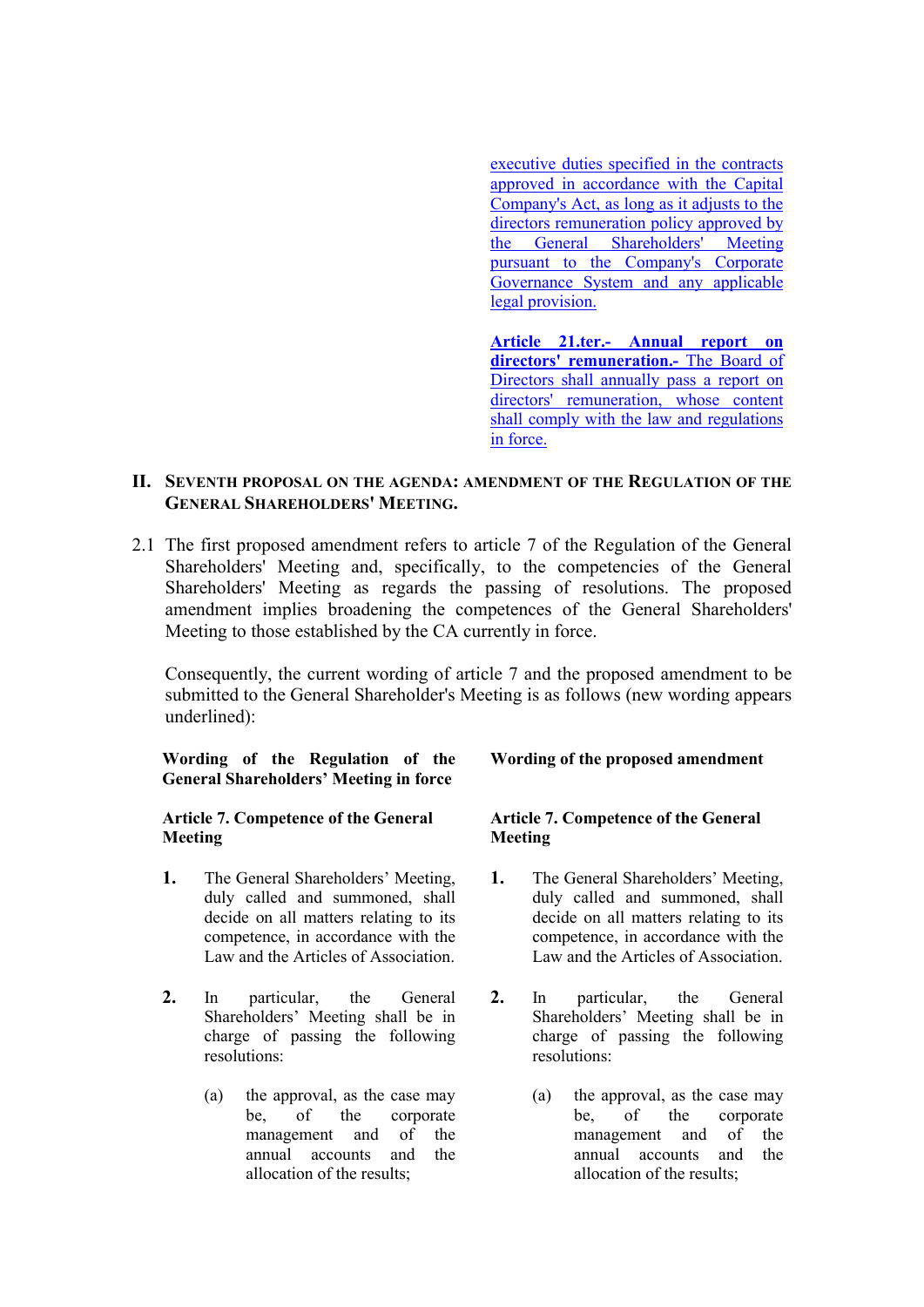- (b) the appointment and dismissal of the members of the Board of Directors;
- (c) the appointment and removal, in accordance with the legal requirements, of the Auditors;
- (d) the amendment of the Articles of Association;
- (e) the increase and reduction of the share capital, with suppression, if applicable, of the preferential subscription right; the delegation to the Board of Directors, within the terms foreseen by law, of the authority to set the date or dates for the execution of the agreed capital increase; the authorisation to the Board of Directors to increase the capital pursuant to the provisions contained in article 297.1.b of the Companies Act (*Ley de Sociedades de Capital*);
- (f) the issuance of numbered series of bonds or other securities, whether convertible or not, that may recognise or create a debt;
- (g) the transformation, merger, split-off and dissolution of the Company;
- (h) the establishment of the remuneration of the Board of Directors and the application, as the case may be, of board members and company officers payment systems, through the distribution of shares, of option rights over the shares, or of incentives related to the value of the
- (b) the appointment and dismissal of the members of the Board of Directors;
- (c) the appointment and removal, in accordance with the legal requirements, of the Auditors;
- (d) the amendment of the Articles of Association;
- (e) the increase and reduction of the share capital, with suppression, if applicable, of the preferential subscription right; the delegation to the Board of Directors, within the terms foreseen by law, of the authority to set the date or dates for the execution of the agreed capital increase; the authorisation to the Board of Directors to increase the capital pursuant to the provisions contained in article 297.1.b of the Companies Act (*Ley de Sociedades de Capital*);
- (f) the issuance of numbered series of bonds or other securities, whether convertible or not, that may recognise or create a debt;
- (g) the transformation, merger, split-off and dissolution of the Company, as well as those transactions with an effect equal to the liquidation of the Company;
- (h) the establishment, pursuant to any legal requirements, of the remuneration policy of the Board of Directors, which shall be adjusted, where applicable, to the laid down statutory remuneration system, and the application, as the case may be, of board members and company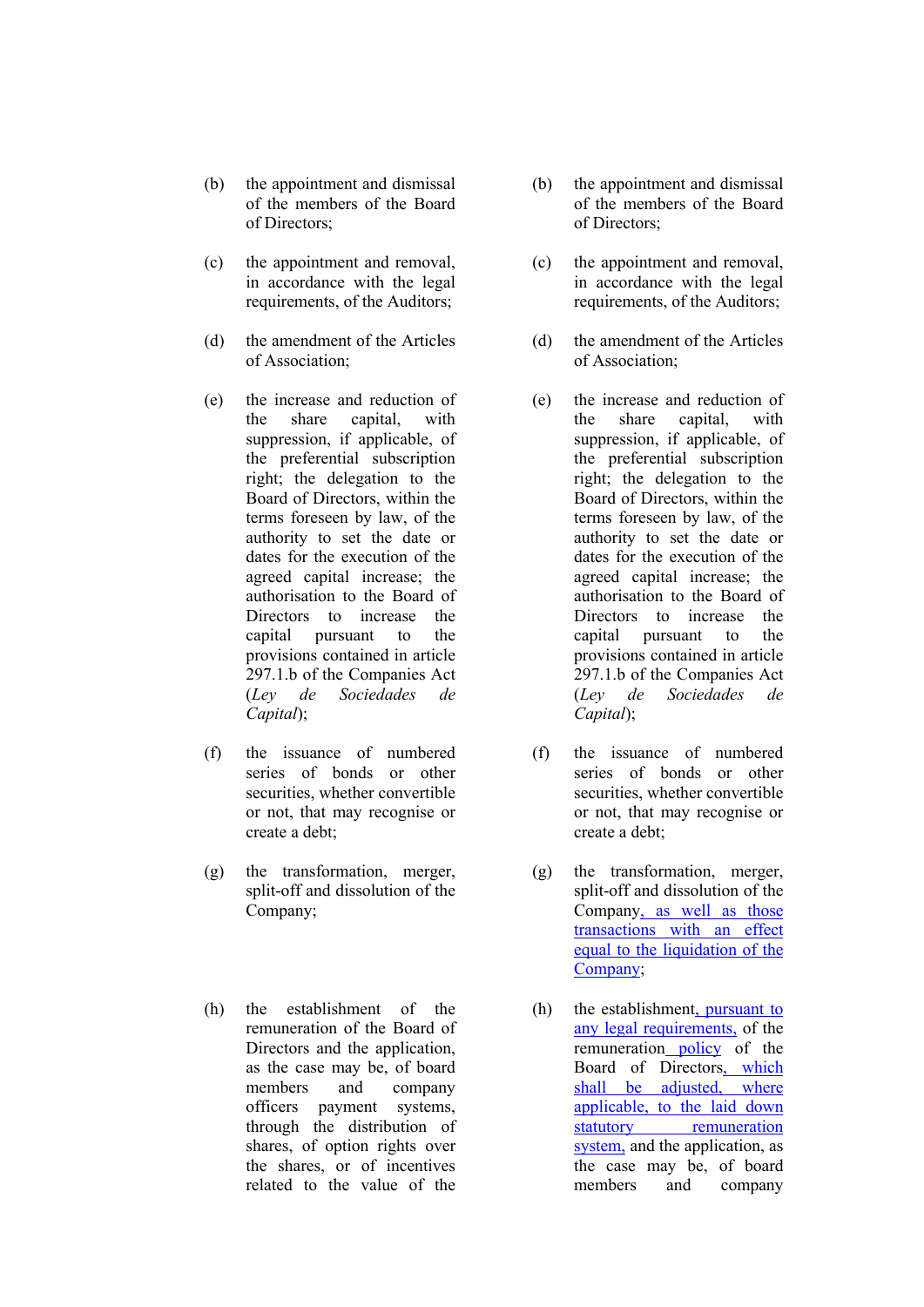Company shares;

- (i) the authorisation for the derivative acquisition of own shares;
- (j) the exercise of the Company's action for liability, according to requirements established by Law;
- (k) the approval and amendment of the Regulations of the General Shareholders' Meeting;
- (l) the creation of a corporate web page; and

officers payment systems, through the distribution of shares, of option rights over the shares, or of incentives related to the value of the Company shares;

- (i) the authorisation for the derivative acquisition of own shares;
- (j) the exercise of the Company's action for liability, according to requirements established by Law;
- (k) the approval and amendment of the Regulations of the General Shareholders' Meeting;
- (l) the creation of a corporate web page; and
- (m) the acquisition, transfer or contribution of essential assets to another company;
- (n) the transfer to controlled entities of essential activities developed until that point by the Company, although the Company retains full control of said entities; and
- (m) any other matter attributed to it by law of by the Articles of Association.
- $(m)(o)$  any other matter attributed to it by law of by the Articles of Association.
- 2.2 The second proposed amendment refers to articles 8, 9, 16 and 19, and specifically, to the calling of the meeting, the shareholders' right to information and the system to vote resolutions at the General Shareholders' Meeting. It also refers to the inclusion of new article 20.bis in the Regulations of the General Shareholders' Meeting, as regards the vote of intermediary entities and proxy delegation at the General Shareholders' Meeting. The purpose of such amendments is the adaptation of the articles' contents to the latest amendments of the CA on matters of corporate governance.

Therefore, the following amendments to the Regulations of the General Shareholders' Meeting are proposed to be passed. The current wording of articles 8, 9, 16 and 19 and the proposed amendments are transcribed below, in addition to the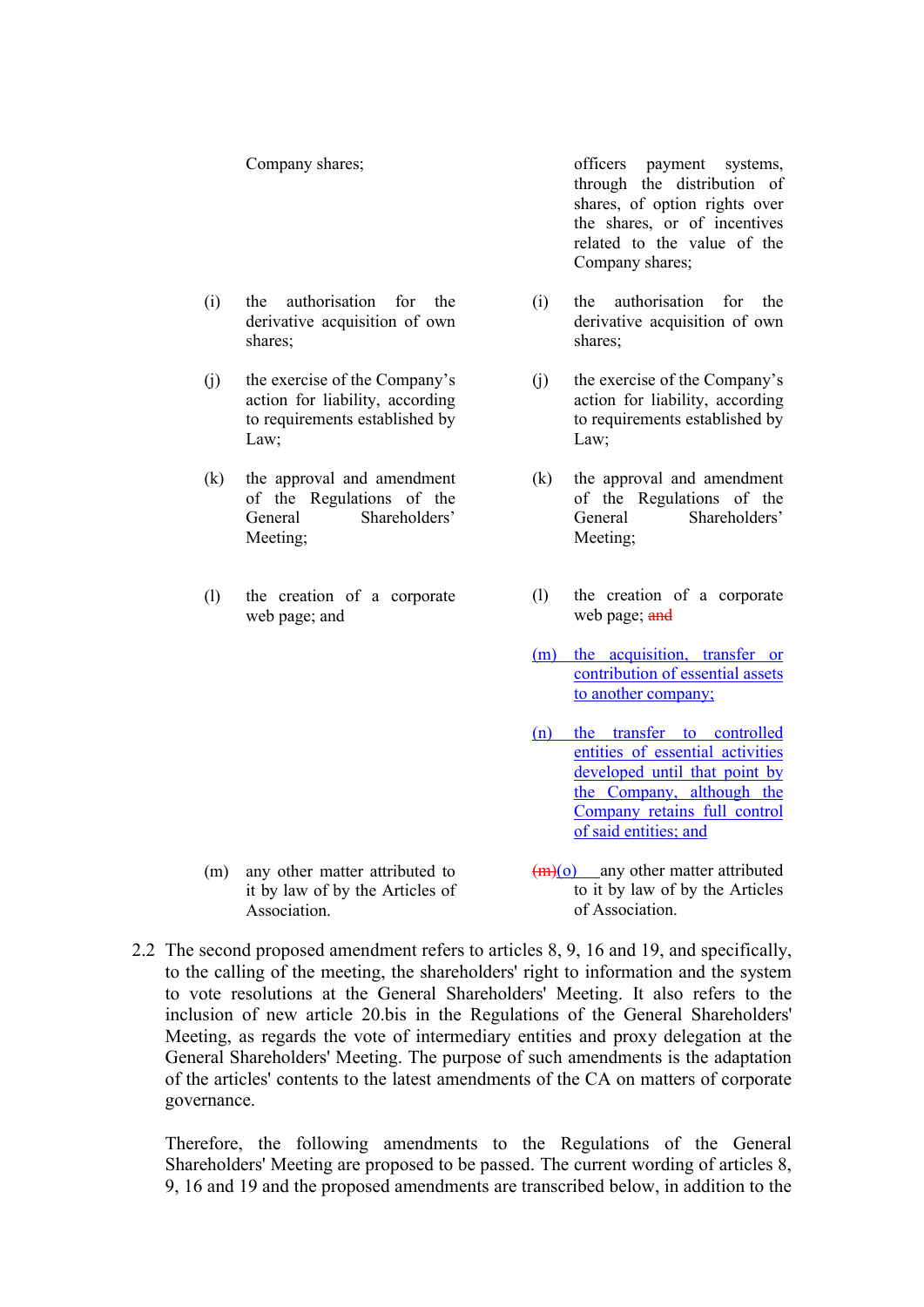new wording of article 20.bis (new wording appears underlined):

A. To amend article 8 of the Regulations of the General Shareholders' Meeting, as regards the minimum percentage needed to request the publication of the supplement notice for calling an Ordinary General Shareholders' Meeting, in order to adapt its content on the calling of the General Shareholders' Meeting to the CA in force.

**Wording of the Regulation of the General Shareholders' Meeting in force** 

#### **Article 8. Calling of the General Shareholders' Meeting**

- **1.** The Board of Directors of the Company must call the General Shareholders' Meeting, both ordinary or extraordinary, following the requirements foreseen in the Law and in the Articles of Association, by means of a notice published in, at least, one of the following media:
	- (a) The Official Gazette of the Commercial Registry or one of the major newspapers in circulation in Spain.
	- (b) The web page of the Spanish Securities Exchange **Commission**
	- (c) The Company's web page.

The calling of the General Shareholders' Meeting must be published at least one (1) month in advance from the date set for the meeting. This does not contravene any events in which the Law foresees different terms for the calling of the meeting.

Notwithstanding the foregoing, the Extraordinary General Meetings may be called with a minimum prior notice of fifteen (15) days, provided always that the Company offers its shareholders the actual possibility of voting by electronic means. This reduction in the term to call a

#### **Wording of the proposed amendment**

#### **Article 8. Calling of the General Shareholders' Meeting**

- **1.** The Board of Directors of the Company must call the General Shareholders' Meeting, both ordinary or extraordinary, following the requirements foreseen in the Law and in the Articles of Association, by means of a notice published in, at least, one of the following media:
	- (a) The Official Gazette of the Commercial Registry or one of the major newspapers in circulation in Spain.
	- (b) The web page of the Spanish Securities Exchange **Commission**
	- (c) The Company's web page.

The calling of the General<br>Shareholders' Meeting must be Meeting must be published at least one (1) month in advance from the date set for the meeting. This does not contravene any events in which the Law foresees different terms for the calling of the meeting.

Notwithstanding the foregoing, the Extraordinary General Meetings may be called with a minimum prior notice of fifteen (15) days, provided always that the Company offers its shareholders the actual possibility of voting by electronic means. This reduction in the term to call a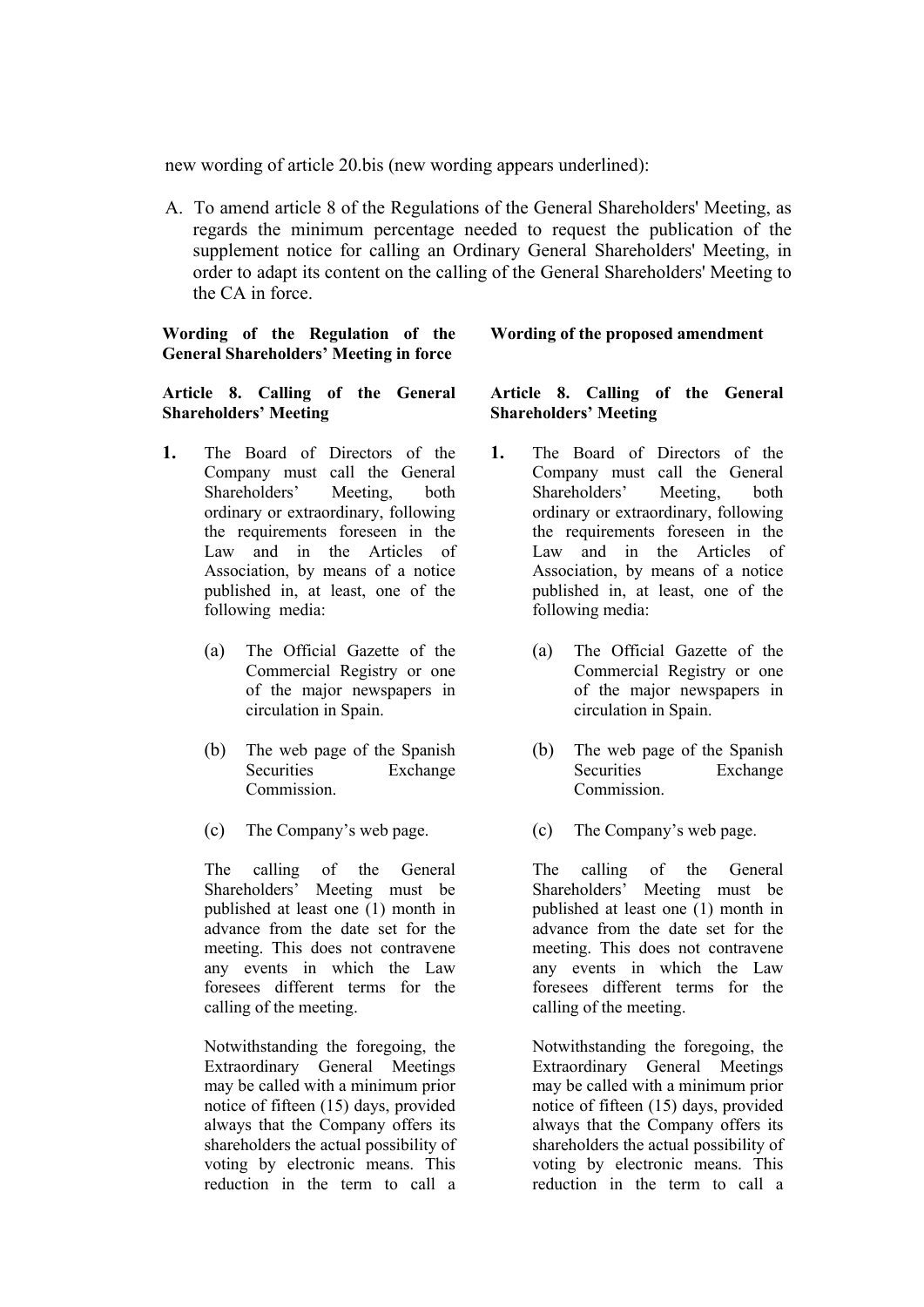meeting will require an express resolution of the Ordinary General Shareholders' Meeting, passed by, at least, two thirds (2/3) of the subscribed share capital with voting rights; the validity of the resolution must not exceed the date on which the next meetings is to be held.

The notice of the calling shall state, in addition to the statements required by article 517 of the Companies Act, the name of the company, the date, and time of the General Shareholders' Meeting, the agenda with all the matters to be discussed therein, as well as the position held by the person or persons issuing the notice and it may also state the date in which, if applicable, the meeting shall be held on second call. Between the first and second call a period of, at least, twenty-four (24) hours must elapse.

**2.** Shareholders representing, at least, five per cent  $(5\%)$  of the share capital may request that a supplement to the notice of the Ordinary General Shareholders' Meeting be published, including one or more items in the agenda and filing justified proposals covering matters already included or that should be included in the agenda, as long as these new items are accompanied by a justification or, if applicable, by a justified resolution proposal . This right may be exercised by means of certified notification, which must be received at the registered office within five (5) days following the date of publication of the notice.

> The supplement to the notice of the meeting must be published at least fifteen (15) days prior to the date set for the General Meeting.

**3.** The General Shareholders' Meeting shall be called:

meeting will require an express resolution of the Ordinary General Shareholders' Meeting, passed by, at least, two thirds (2/3) of the subscribed share capital with voting rights; the validity of the resolution must not exceed the date on which the next meetings is to be held.

The notice of the calling shall state, in addition to the statements required by article 517 of the Companies Act, the name of the company, the date, and time of the General Shareholders' Meeting, the agenda with all the matters to be discussed therein, as well as the position held by the person or persons issuing the notice and it may also state the date in which, if applicable, the meeting shall be held on second call. Between the first and second call a period of, at least, twenty-four (24) hours must elapse.

**2.** Shareholders representing, at least, five three per cent  $(53%)$  of the share capital may request that a supplement to the notice of the Ordinary General Shareholders' Meeting be published, including one or more items in the agenda and filing justified proposals covering matters already included or that should be included in the agenda, as long as these new items are accompanied by a justification or, if applicable, by a justified resolution proposal . This right may be exercised by means of certified notification, which must be received at the registered office within five (5) days following the date of publication of the notice.

> The supplement to the notice of the meeting must be published at least fifteen (15) days prior to the date set for the General Meeting.

**3.** The General Shareholders' Meeting shall be called: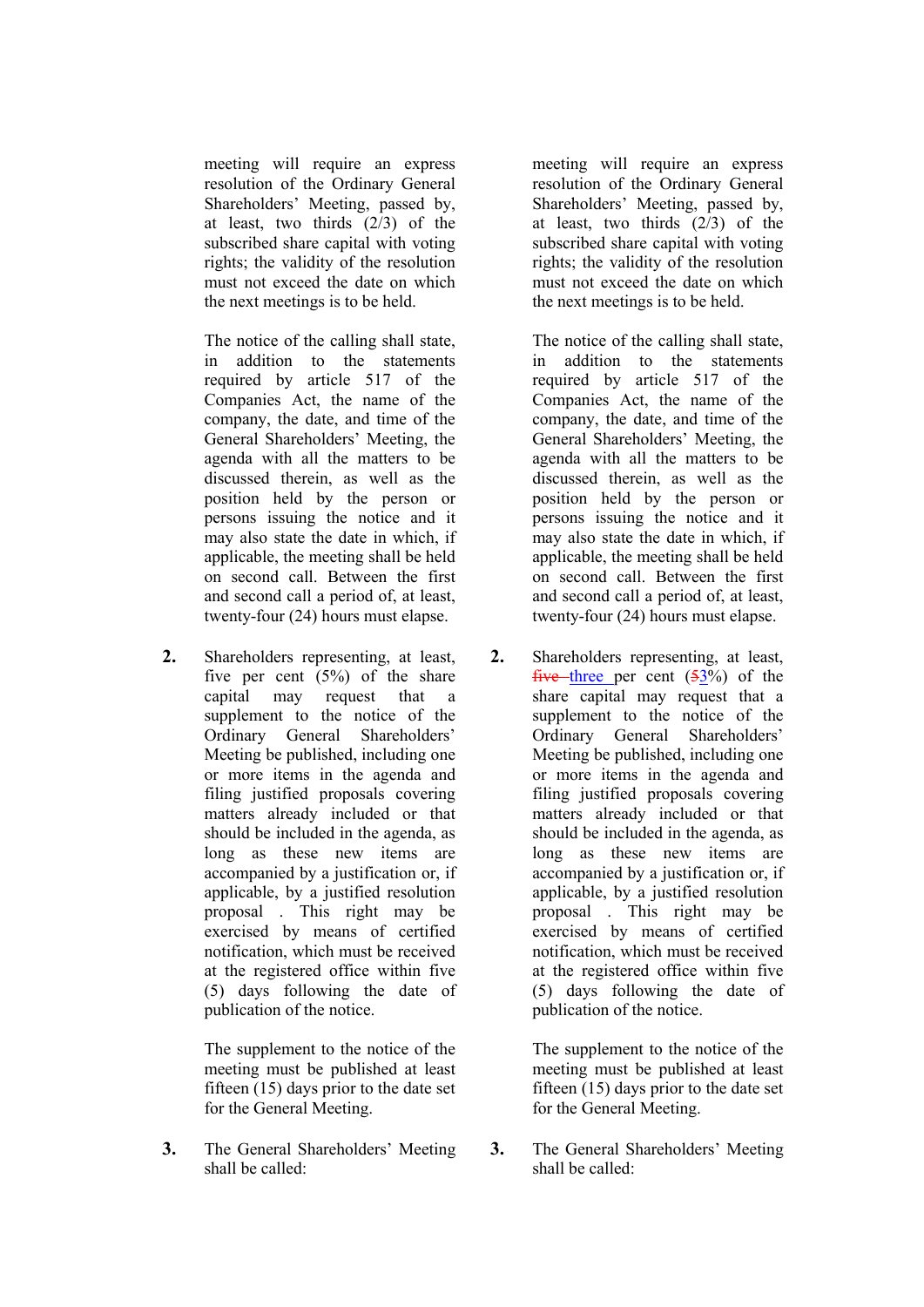- (a) If ordinary, within the first six (6) months of each fiscal year;
- (b) If extraordinary, whenever the Board of Directors deems it to be convenient;
- (c) In any case, when requested, via Notary Public document, by one or several shareholders representing at least five per cent (5%) of the share capital, stating in said request the items to be discussed at the General Meeting. In such a case, the Meeting shall be called to be held within two (2) months following the date on which the Board of Directors was notarially required to call it.

If the General Meeting has not been called within the legally established term, it can be called, upon request of any shareholder, in case of ordinary General Meeting, or upon the request of the shareholders referred to in the section (c) above, by the Judge of the Commercial Court of the jurisdiction in which the Company's registered office is located.

- (a) If ordinary, within the first six (6) months of each fiscal year;
- (b) If extraordinary, whenever the Board of Directors deems it to be convenient;
- (c) In any case, when requested, via Notary Public document, by one or several shareholders representing at least five-three per cent  $(53%)$  of the share capital, stating in said request the items to be discussed at the General Meeting. In such a case, the Meeting shall be called to be held within two (2) months following the date on which the Board of Directors was notarially required to call it.

If the General Meeting has not been called within the legally established term, it can be called, upon request of any shareholder, in case of ordinary General Meeting, or upon the request of the shareholders referred to in the section (c) above, by the Judge of the Commercial Court of the jurisdiction in which the Company's registered office is located.

B. To amend article 9 of the Regulations of the General Shareholders' Meeting, as regards the information that must be made available to the shareholders on the Company's web page before the General Meeting takes place and the period in which said information shall be made available to the shareholders, in order to adapt its contents on shareholders' information rights to the CA presently in force.

**Wording of the Regulation of the General Shareholders' Meeting in force** 

**Article 9. Information right available for shareholders prior to the holding of the General Meeting**

**1. Information on the Company's corporate web page** 

> As of the date of publication of the notice of calling of the General

**Wording of the proposed amendment**

**Article 9. Information right available for shareholders prior to the holding of the General Meeting**

#### **1. Information on the Company's corporate web page**

As of the date of publication of the notice of calling of the General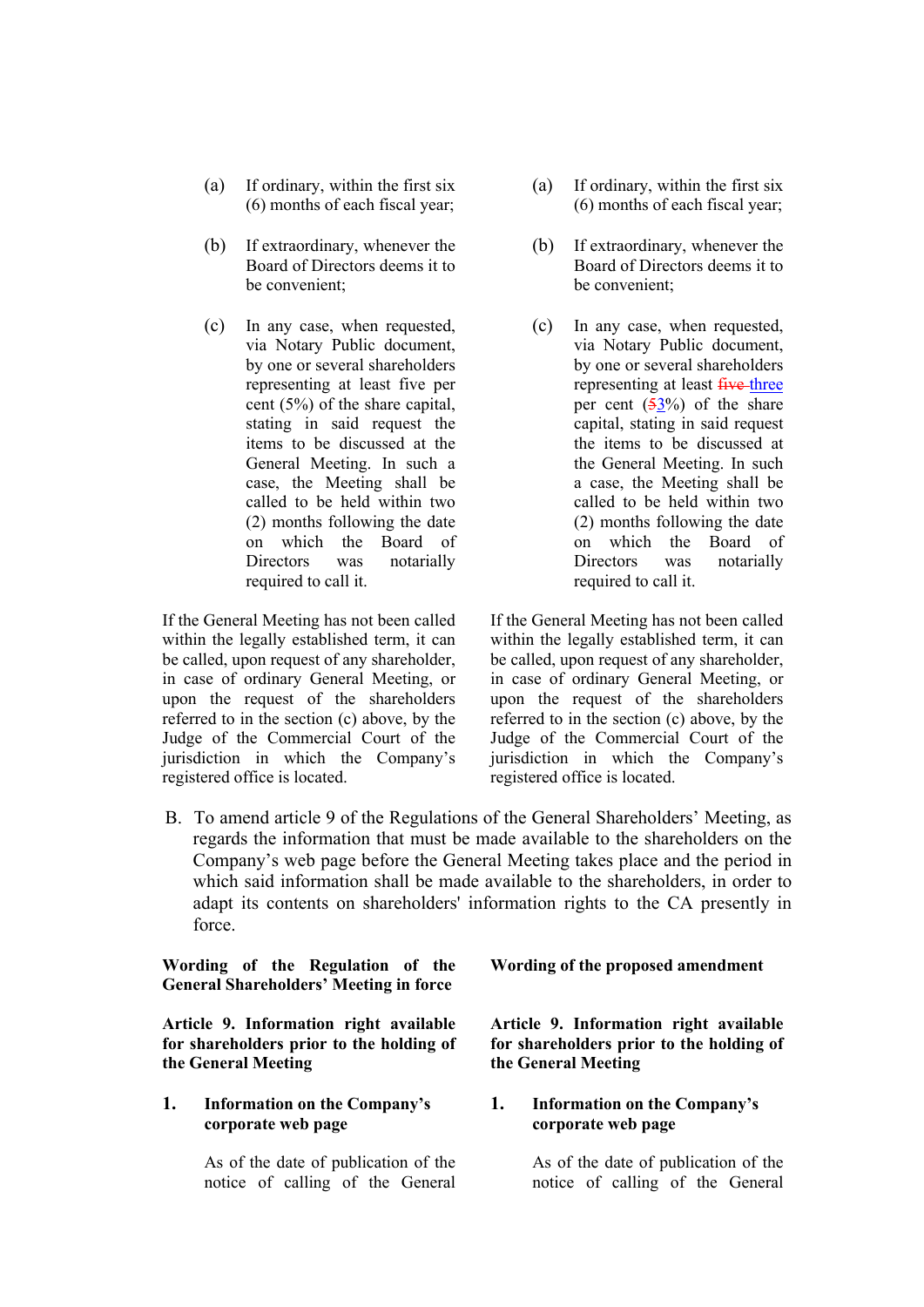Meeting, shareholders shall have the right to obtain information on the Company's web page concerning:

- (a) the full text of the calling of the meeting;
- (b) the total number of shares and voting right as at the date of the calling;
- (c) the documents to be presented at the Meeting and, in particular, the reports of the directors, auditors and independent experts;
- (d) the complete text of the proposed resolutions formulated by the Board of Directors in relation to the items in the agenda for the Meeting or, in their absence, a report from the competent bodies, commenting each one of the items in the agenda. The proposed resolutions submitted by the shareholders will also be included as they are received;
- (e) any other documents that must be made available by Law to the shareholders regarding the items in the agenda;

(f) the forms that will have to be used for distance voting and granting of representation,

Meeting, shareholders shall have the right to obtain information on the Company's web page concerning:

- (a) the full text of the calling of the meeting;
- (b) the total number of shares and voting right as at the date of the calling;
- (c) the documents  $\frac{1}{2}$  to that must be presented at the Meeting and, in particular, the reports of the directors, auditors and independent experts;
- (d) the complete text of the proposed resolutions formulated by the Board of Directors in relation to the itemsconcerning each and every item in the agenda for the Meeting or, in their absencerelation to those items for information purposes only, a report from the competent bodies, commenting each one of  $the$  said items in the agenda. The proposed resolutions submitted by the shareholders will also be included as they are received;
- (e) in the event of the appointment, ratification or reelection of the members of the Board of Directors, the identity, curriculum and category to which each of them belong, as well as the proposal and reports specified in the Companies Act. If it were a legal person, the information must include that corresponding to the natural person to be appointed to permanently carry out the duties of the position;
- (f) any other documents that must be made available by Law to the shareholders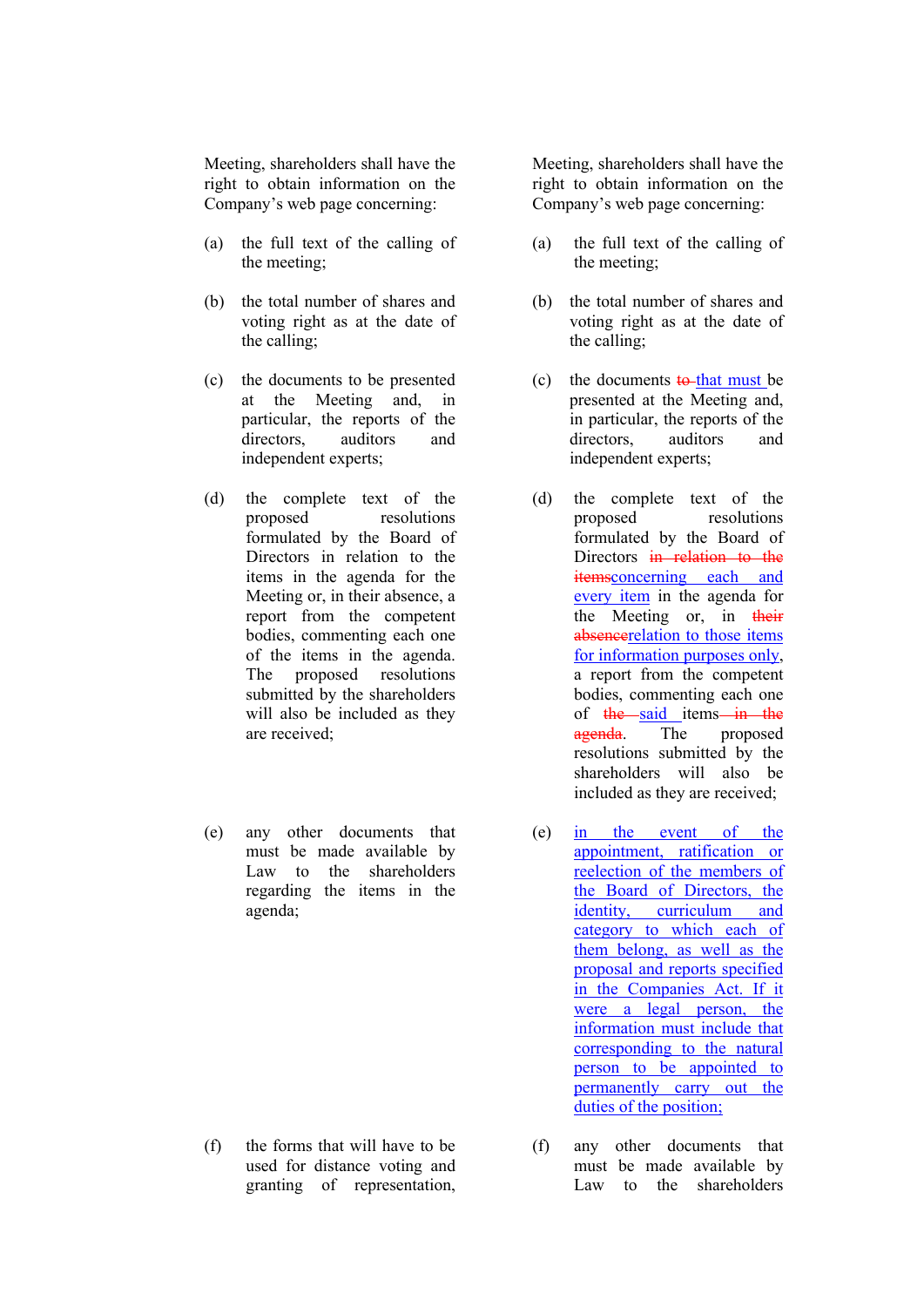which in accordance with the provisions contained in the Articles of Association and these Regulations, must be made available to shareholders, except for when the forms are sent directly by the Company to each shareholder. In the event they cannot be published on the internet site due to technical reasons, the Company must indicate on the internet site how to obtain the paper forms, which it will have to send to all shareholders who request them;

(g) any other information that the Board of Directors deems appropriate for the full effectiveness of the shareholders' information rights.

The notice published on the Company's corporate web page will be available uninterruptedly until the General Shareholders' meeting is held.

regarding the items in the agenda;

- (g) the forms that will have to be used for distance voting and granting of representation, which in accordance with the provisions contained in the Articles of Association and these Regulations, must be made available to shareholders, except for when the forms are sent directly by the Company to each shareholder. In the event they cannot be published on the internet web page site due to technical reasons, the Company must indicate on the internet sitesuch web page how to obtain the paper forms, which it will have to send to all shareholders who request them;
- (h) any other information that the Board of Directors deems appropriate for the full effectiveness of the shareholders' information rights.

The notice published on the Company's corporate web page will be available uninterruptedly until the General Shareholders' meeting is held.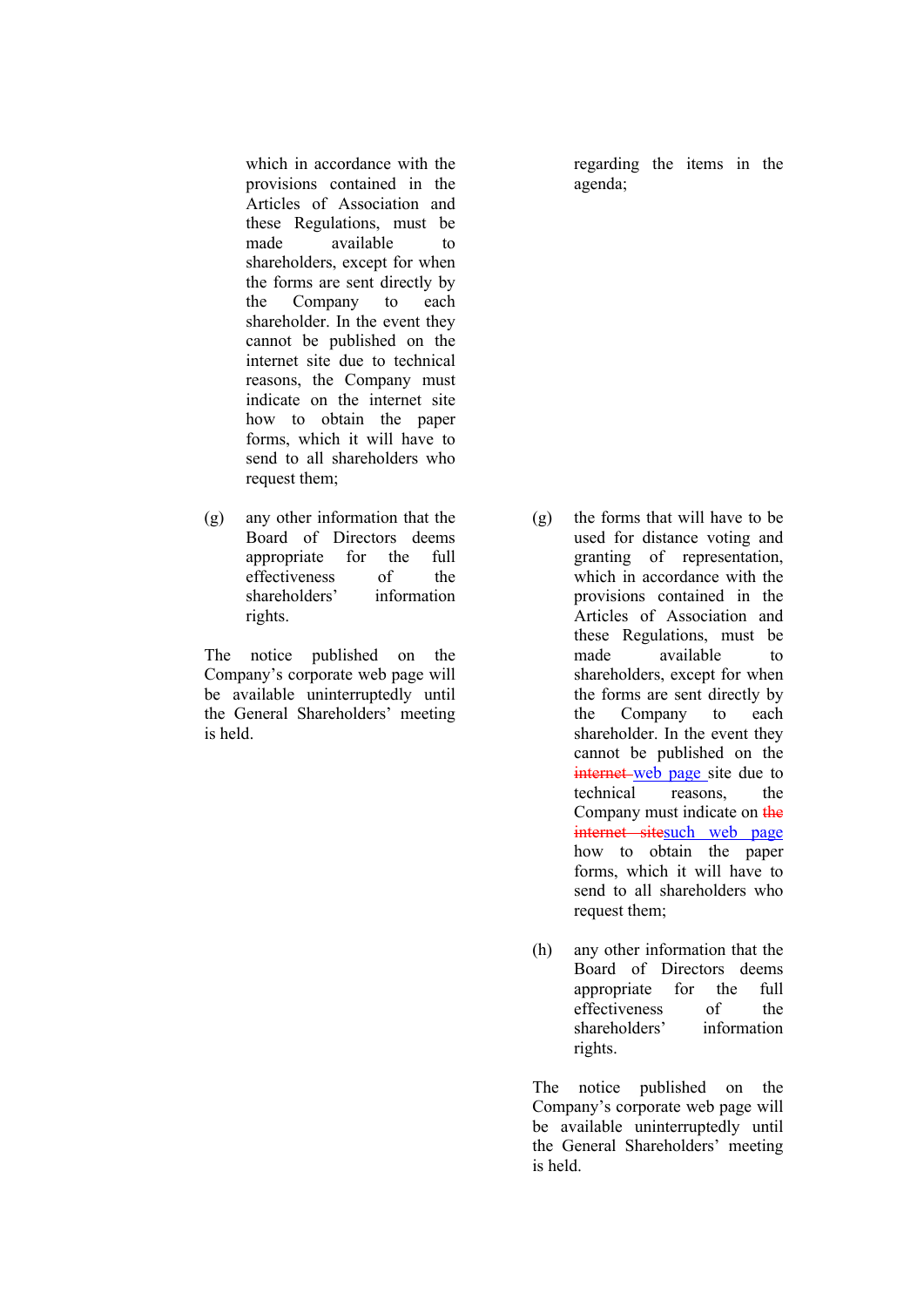#### **2. Request for prior information**

- (a) Up to the seventh day prior to the date foreseen for the General Meeting, the shareholders shall have the right to request from the Board of Directors any information or clarification they may require about the items included in the agenda, or to formulate in writing any questions they may deem pertinent. Likewise, in the event that Company shares were quoted on an official secondary market, the shareholders shall have the right to request any information or clarification or to formulate in writing any questions concerning the information accessible to the general public that has been provided by the Company to the National Securities Market Commission (*Comisión Nacional del Mercado de Valores*) since the last General Meeting was held.
- (b) The Board of Directors shall be obliged to provide the required information in writing up to the day the General Meeting is held, except in those cases where, according to the judgment of the Chairperson of the Board of Directors, the publication of the requested information may be prejudicial to the Company's interest. Notwithstanding the above, in no case shall the request for information be denied when such request is backed up by shareholders representing at least twenty five per cent (25%) of the share capital.

#### **2. Request for prior information**

- (a) Up to the seventh-fifth day prior to the date foreseen for the General Meeting, the shareholders shall have the right to request from the Board of Directors any information or clarification they may require about the items included in the agenda, or to formulate in writing any questions they may deem pertinent. Likewise, in the event that Company shares were quoted on an official secondary market, the shareholders shall have the right to request, within the same period, any information or clarification or to formulate in writing any questions concerning the information accessible to the general public that has been provided by the Company to the National Securities Market Commission (*Comisión Nacional del Mercado de Valores*) since the last General Meeting was held.
- (b) The Board of Directors shall be obliged to provide the required information in writing up to the day the General Meeting is held, unless that information is unnecessary to protect the rights of the shareholder, or there are objective reasons to believe that it could be used for non-corporate reasons or that its publicity could damage the company or any related companies. except in those cases where, according to the judgment of the Chairperson of the Board of Directors, the publication of the requested information may be prejudicial to the Company's interest.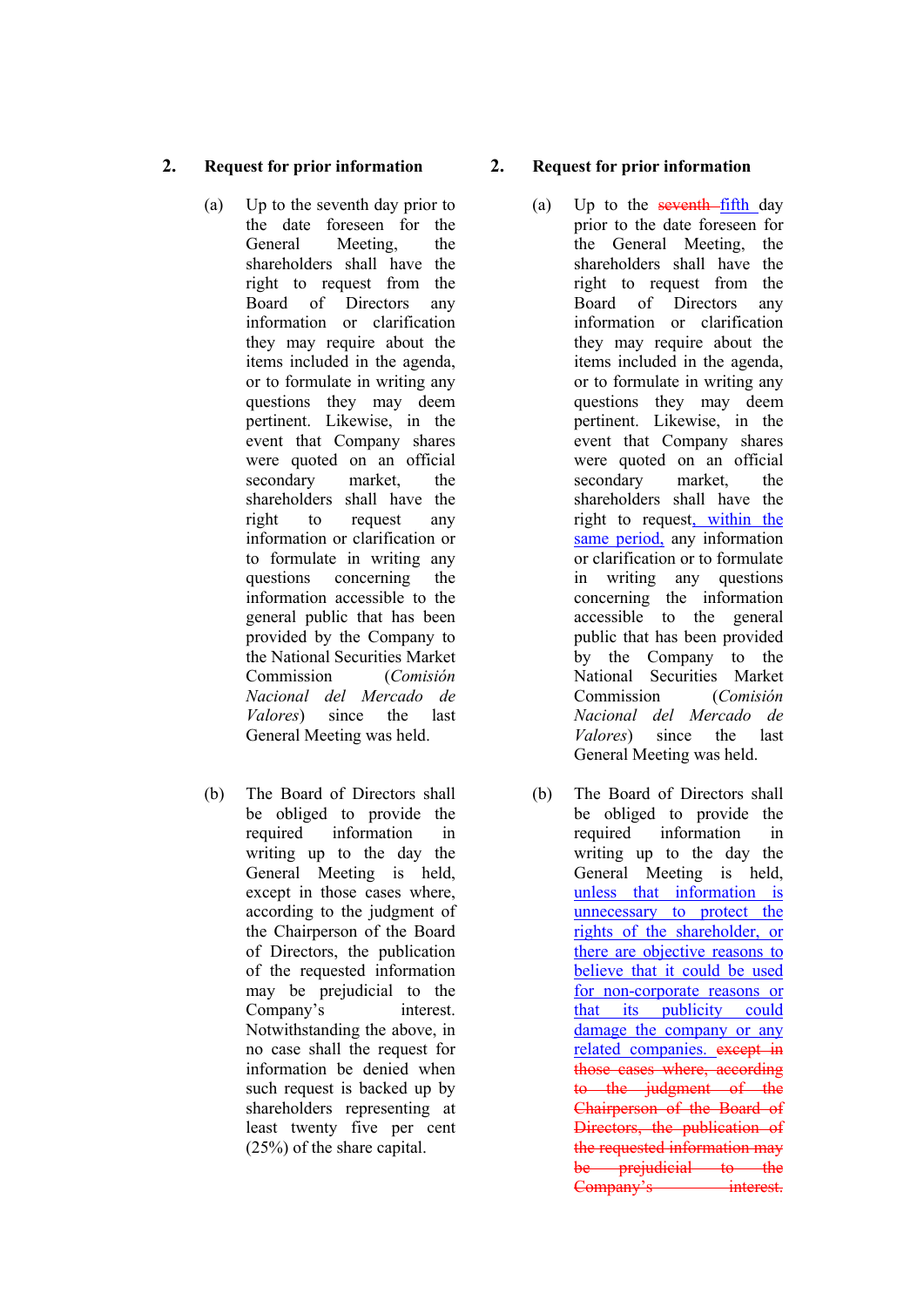(c) The requests for information referred to in the preceding section (a) shall be made by means of a delivery of the request at the registered office, or by post delivery or any other means of distance electronic communication.

> The only distance electronic communication means to be admitted will be those in which the electronic document based on which the request for information is carried out incorporates a recognised electronic signature, pursuant to the provisions of the Electronic Signature Act (*Ley de Firma Electrónica*) or that, without observing the requirements for the recognised electronic signature, such were deemed to be valid by the Board of Directors due to the fulfilment of the adequate guarantees as to the authenticity and identification of the shareholder who is exercising his voting right.

Notwithstanding the above, in no case shall the request for information be denied when such request is backed up by shareholders representing at least twenty five per cent (25%) of the share capital.

- (c) The Company's corporate web page shall include any valid written requests for information, clarifications or questions, as well as the responses provided in writing by the Board of Directors.
- $(e)(d)$  The requests for information referred to in the preceding section (a) shall be made by means of a delivery of the request at the registered office, or by post delivery or any other means of distance electronic communication.

The only distance electronic communication means to be admitted will be those in which the electronic document based on which the request for information is carried out incorporates a recognised electronic signature, pursuant to the provisions of the Electronic Signature Act (*Ley de Firma Electrónica*) or that, without observing the requirements for the recognised electronic signature, such were deemed to be valid by the Board of Directors due to the fulfilment of the adequate guarantees as to the authenticity and identification of the shareholder who is exercising his voting right.

C. To amend article 16 of the Regulation of the General Shareholders' Meeting, as regards the information to be provided to the shareholders by the Board of Directors during or after the General Shareholders' Meeting, in order to adapt its content on shareholders' right to information to the CA presently in force.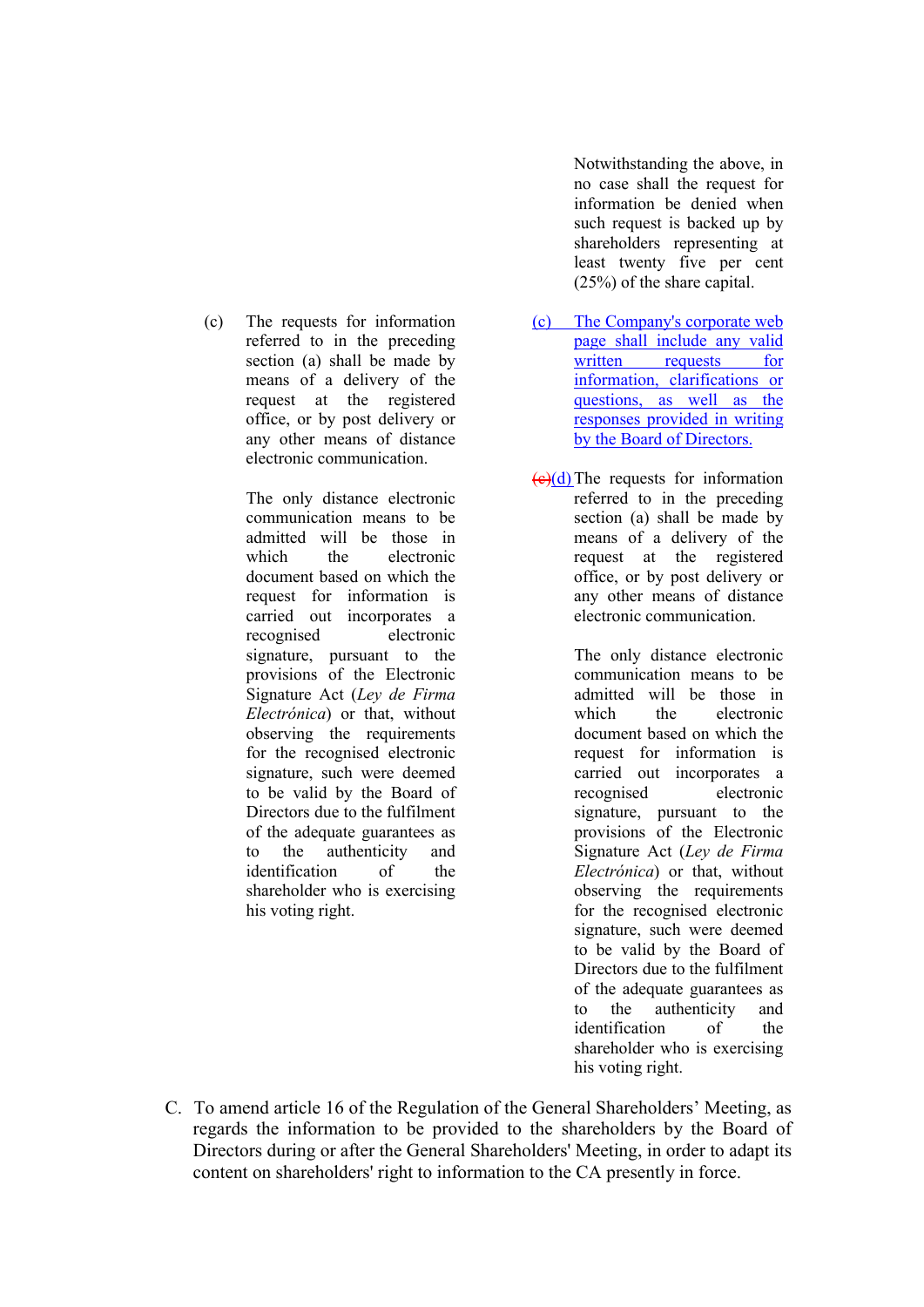#### **Wording of the Regulation of the General Shareholders' Meeting in force**

#### **Article 16. Chairperson's Speech and Participations**

- **1.** Once the General Meeting has been summoned, the Chairperson shall invite the shareholders who wish to speak in order to request information regarding the items in the agenda, to make this known to the Secretary, or as the case may be, to the Notary Public, or to those assisting them, indicating his name and surnames, the number of shares they own or, if applicable, they represent. If they wish to request that their participation should be recorded literally in the Minutes of the Meeting, they will have to deliver it in writing at that moment to the Notary or the Secretary.
- **2.** Before starting the round of speeches, the Chairperson will present to the General Shareholders' Meeting the most relevant aspects of the fiscal year and the Board of Directors proposals, being able to require the attendance of the remaining members of the Board of Directors, of the Secretary and the managers of the Company.
- **3.** After the Chairperson has finished his speech and once the Board table presiding the Meeting has the list of shareholders who wish to speak and, in any case, before voting on the matters included in the agenda, the shareholders' turn to speak will be opened in the order in which they are called by the presiding Board table.
- **4.** The Chairperson of the Audit Committee or, in his absence, a member of such Committee will answer any questions and requests for information regarding any issues within the competence of the Audit

#### **Wording of the proposed amendment**

#### **Article 16. Chairperson's Speech and Participations**

- **1.** Once the General Meeting has been summoned, the Chairperson shall invite the shareholders who wish to speak in order to request information regarding the items in the agenda, to make this known to the Secretary, or as the case may be, to the Notary Public, or to those assisting them, indicating his name and surnames, the number of shares they own or, if applicable, they represent. If they wish to request that their participation should be recorded literally in the Minutes of the Meeting, they will have to deliver it in writing at that moment to the Notary or the Secretary.
- **2.** Before starting the round of speeches, the Chairperson will present to the General Shareholders' Meeting the most relevant aspects of the fiscal year and the Board of Directors proposals, being able to require the attendance of the remaining members of the Board of Directors, of the Secretary and the managers of the Company.
- **3.** After the Chairperson has finished his speech and once the Board table presiding the Meeting has the list of shareholders who wish to speak and, in any case, before voting on the matters included in the agenda, the shareholders' turn to speak will be opened in the order in which they are called by the presiding Board table.
- **4.** The Chairperson of the Audit Committee or, in his absence, a member of such Committee will answer any questions and requests for information regarding any issues within the competence of the Audit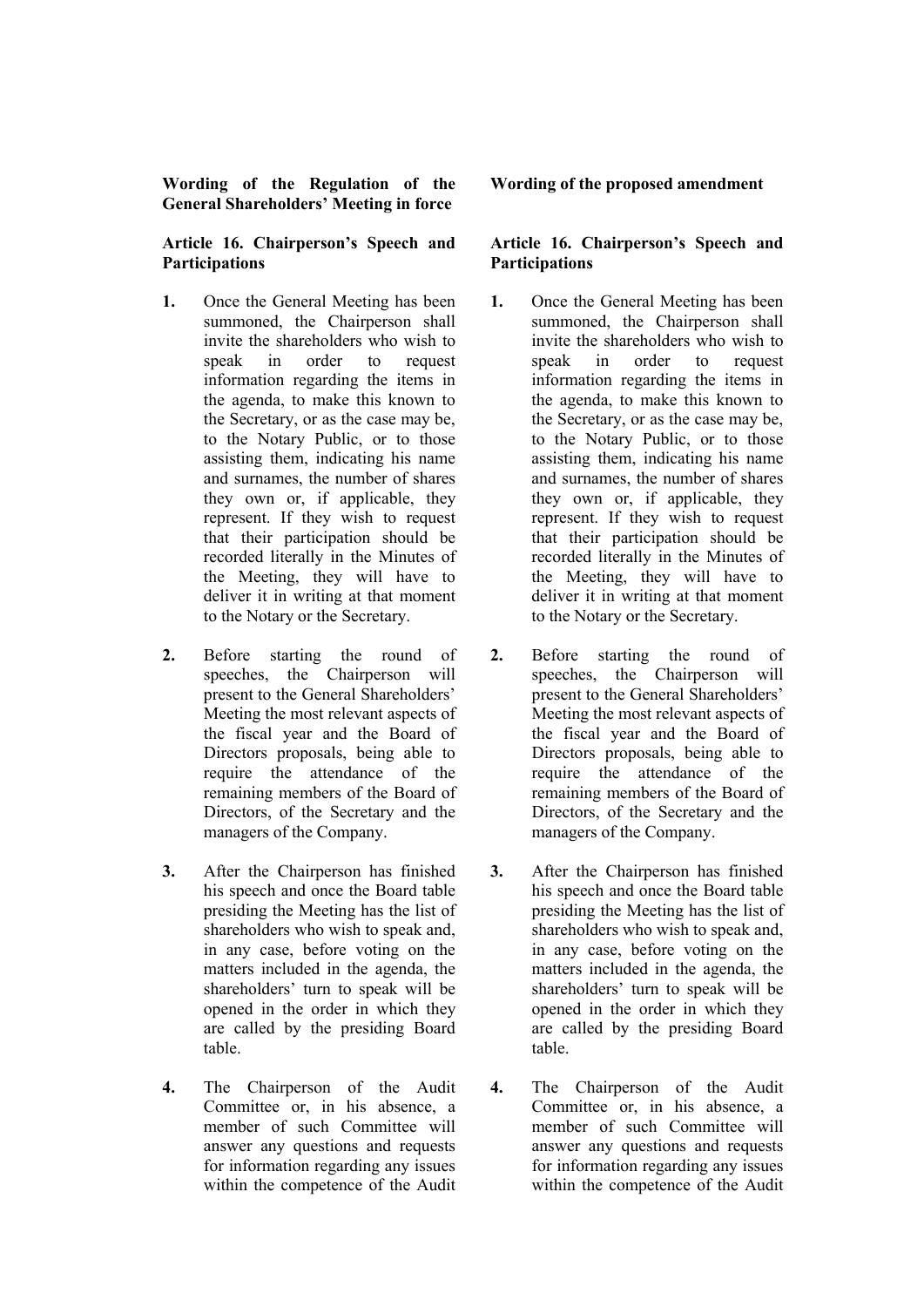Committee, without prejudice to the faculty to inform of the remaining members of the Board of Directors.

**5.** The Board of Directors shall be obliged to provide the information or clarifications concerning the items in the agenda that the intervening shareholders may request verbally. In the case of not being able to satisfy the right of the shareholder at that moment, the Board of Directors shall be obliged to facilitate the relevant information in writing within seven (7) days following the end of the Meeting, except in those cases where, in the Chairperson's judgement, the publication of the requested information may be prejudicial to the best interests of the Company.

> The information cannot be denied when the request is backed by shareholders who represent at least twenty-five per cent (25%) of the share capital.

Committee, without prejudice to the faculty to inform of the remaining members of the Board of Directors.

**5.** The Board of Directors shall be obliged to provide the information or clarifications concerning the items in the agenda that the intervening shareholders may request verbally. In the case of not being able to satisfy the right of the shareholder at that moment, the Board of Directors shall be obliged to facilitate the relevant information in writing within seven (7) days following the end of the Meeting, except in those cases where, in the Chairperson's judgement, the publication of the requested information may be prejudicial to the best interests of the Companyunless the information is unnecessary to protect the rights of the shareholder, or there are objective reasons to believe that it could be used for non-corporate reasons or that its publicity could damage the company or any related companies.

> The information cannot be denied when the request is backed by shareholders who represent at least twenty-five per cent (25%) of the share capital.

D. To amend article 19 of the Regulations of the General Shareholders' Meeting, as regards the voting of certain resolutions by the General Shareholders' Meeting, in order to adapt its content to the CA presently in force on voting and passing of resolutions by the General Shareholders' Meeting.

#### **Wording of the Regulation of the General Shareholders' Meeting in force**

**1.** Following the aloud reading by the Secretary, which may be waived when no shareholder opposes it, of the proposals of resolutions, voting shall take place firstly on the proposals formulated by the Board of Directors and, in such case, it shall then pass to voting on those

#### **Wording of the amendment proposed**

**1.** Following the aloud reading by the Secretary, which may be waived when no shareholder opposes it, of the proposals of resolutions, voting shall take place firstly on the proposals formulated by the Board of Directors and, in such case, it shall then pass to voting on those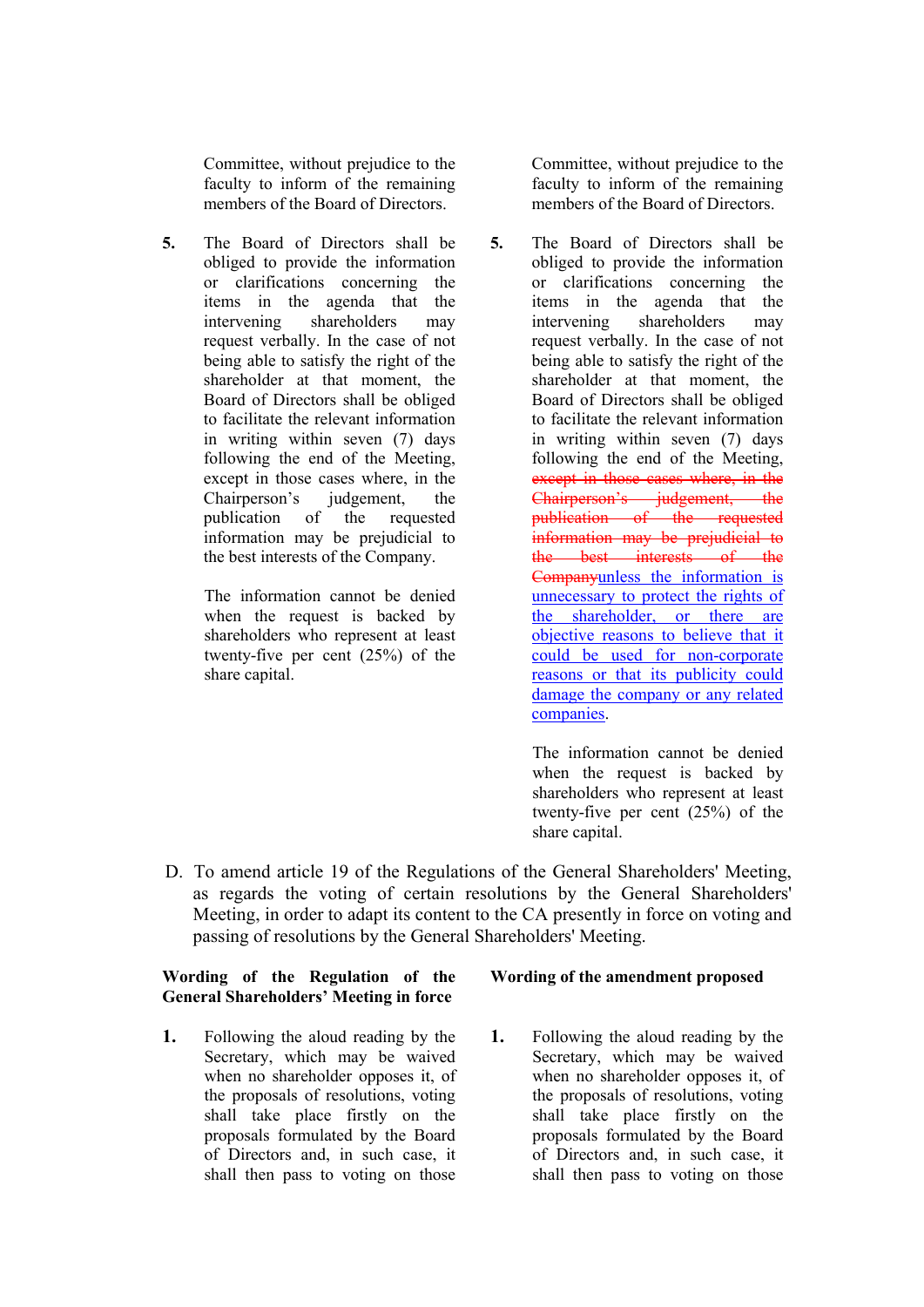made by other proposers in such events as set forth in the Spanish Companies Act (*Ley de Sociedades de Capital*).

In any case, when a proposal of resolution is passed, all others on the same matter that are incompatible with it shall automatically be withdrawn and thus not be submitted to voting.

**2.** In order to vote on resolutions the following voting determination system will be used, without prejudice of the Chairperson's faculties to agree on the use of another alternative system when circumstances so advise: favourable votes will be understood as those corresponding to all shares with voting rights attending the meeting, minus the votes of shares whose owners or proxy holders vote against, in blank or abstain.

**3.** Once the voting for each resolution has concluded, the Chairperson or, by his delegation, the Secretary shall declare the resolution passed or rejected, computing, in such case, the votes casted by distance voting systems in accordance with the provisions set forth in Article 20 of these Regulations.

made by other proposers in such events as set forth in the Spanish Companies Act (*Ley de Sociedades de Capital*).

In any case, when a proposal of resolution is passed, all others on the same matter that are incompatible with it shall automatically be withdrawn and thus not be submitted to voting.

- **2.** Any matters that are substantially independent should be voted upon separately. In any case, even if they are included in the same item of the agenda, the following must be voted on separately:
	- (a) the appointment, ratification and separation of each member of the Board of Directors;
	- (b) in the event of modification of the by-laws, each separate article or interrelated group of articles; and
	- (c) any matters to be voted on separately in accordance with the by-laws
- **2.3.** In order to vote on resolutions the following voting determination system will be used, without prejudice of the Chairperson's faculties to agree on the use of another alternative system when circumstances so advise: favourable votes will be understood as those corresponding to all shares with voting rights attending the meeting, minus the votes of shares whose owners or proxy holders vote against, in blank or abstain.
- **3.4.** Once the voting for each resolution has concluded, the Chairperson or, by his delegation, the Secretary shall declare the resolution passed or rejected, computing, in such case,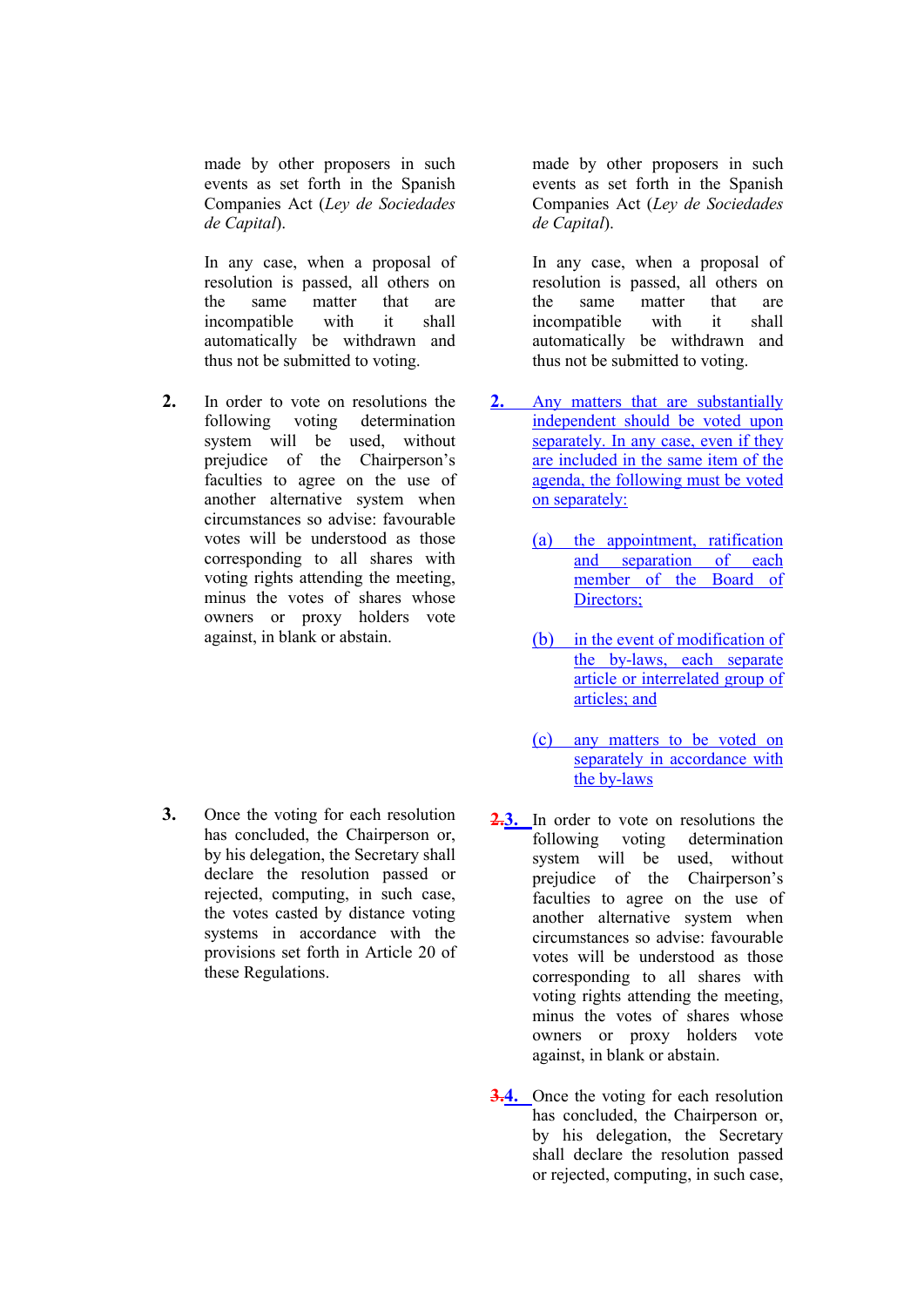the votes casted by distance voting systems in accordance with the provisions set forth in Article 20 of these Regulations.

E. Include article 20.bis in the Regulations of the Shareholders' Meeting, as regards the voting of intermediary entities and proxy delegation, in accordance with the latest amendments introduced in the CA on voting and passing of resolutions by the General Shareholders' Meeting.

#### **Article 20.bis. Voting by intermediary entities and proxy delegation**

Any entity that legitimately appears as shareholder by virtue of the corresponding accounting registry, but which acts on behalf of other individuals, may, in any case, fraction the vote and exercise it in a divergent manner attending different voting instructions, if such had been received. Said entities may delegate the vote to each of the indirect holders or third parties appointed by these and without limitation as to the number of delegations.

2.3 The third proposed amendment refers to article 11 and, specifically, to the shareholders' representation system during the General Shareholders' Meeting with the aim of completing and developing said representation system.

Consequently, below is the current wording of article 11 and the proposed amendment to be submitted to the General Shareholders' Meeting for approval (new wording appears underlined):

**Wording of the Regulation of the General Shareholders' Meeting in force**

#### **Article 11. Representation**

**1.** Any shareholder with the right to attend according to the provisions of the preceding Article 10 may be represented at the meeting by means of another person, even if such person is not a shareholder.

> In the event the representation is granted to a legal entity, such entity shall appoint an individual as its proxy representative, as established

#### **Wording of the proposed amendment**

#### **Article 11. Representation**

**1.** Any shareholder with the right to attend according to the provisions of the preceding Article 10 may be represented at the meeting by means of another person, even if such person is not a shareholder,<br>complying with any legal complying with any legal requirements and formalities.

> In the event the representation is granted to a legal entity, such entity shall appoint an individual as its proxy representative, as established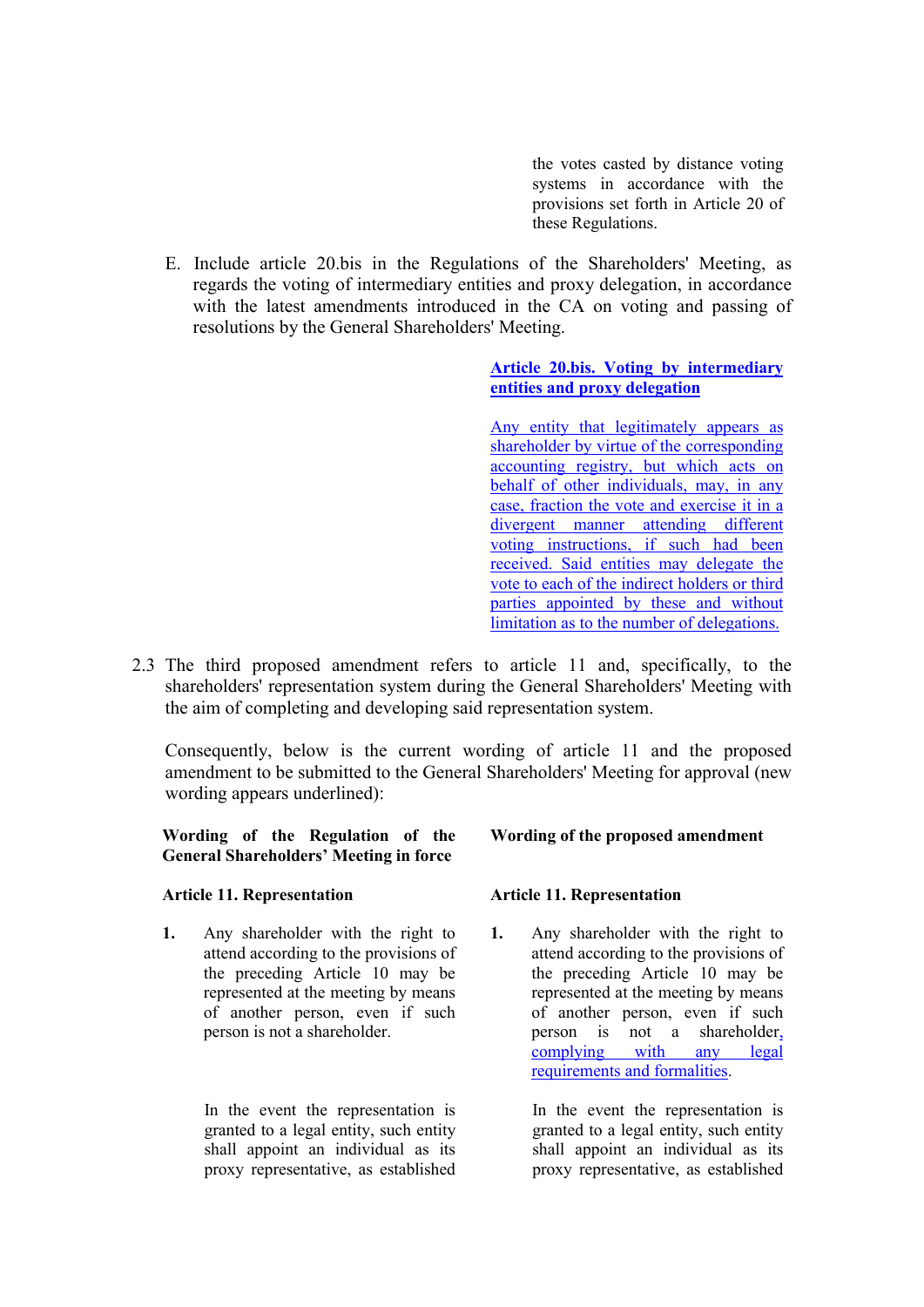by the Law.

- **2.** The representation must be granted on a special basis for each meeting, either in writing or by distance communication systems, as long as the identity of the proxy-holder, the represented shareholder, and the contents of the conferred representation are duly guaranteed. The Company's web page shall include the procedures and requirements concerning the distance granting of representation.
- **3.** Those individual shareholders who do not have full capacity to act, as well as corporate shareholders, may be represented by those who exercise, by law, their legal representation, which must be duly proven.
- **4.** The representation may always be revoked. Personal attendance of the represented shareholder to the Meeting shall automatically entail the revocation of the representation.

by the Law.

- **2.** The representation must be granted on a special basis for each meeting, either in writing or by distance communication systems, as long as the identity of the proxy-holder, the represented shareholder, and the contents of the conferred representation are duly guaranteed. The Company's web page shall include the procedures and requirements concerning the distance granting of representation.
- **3.** Those individual shareholders who do not have full capacity to act, as well as corporate shareholders, may be represented by those who exercise, by law, their legal representation, which must be duly proven.
- **4.** The document setting out the proxies for the Meeting shall include instructions on the direction of the vote. Unless the shareholder granting the representation expressly states otherwise, it shall be understood that the shareholder gives specific voting instructions in favour of the proposed resolutions drawn up by the Board of Directors regarding the matters included in the Agenda.

The proxy may include any items that, even if not included in the Agenda, may be lawfully resolved at the Shareholders' General Meeting. If no voting instructions exist because the Meeting is going to resolve on matters that, not being in the Agenda and therefore ignored on the date the proxy is granted, could be submitted to a vote during the Meeting, the proxy-holder shall have to vote in the direction it considers most appropriate, taking into account the interests of the Company and the represented shareholder. The same will apply as regards any proposals of resolutions submitted to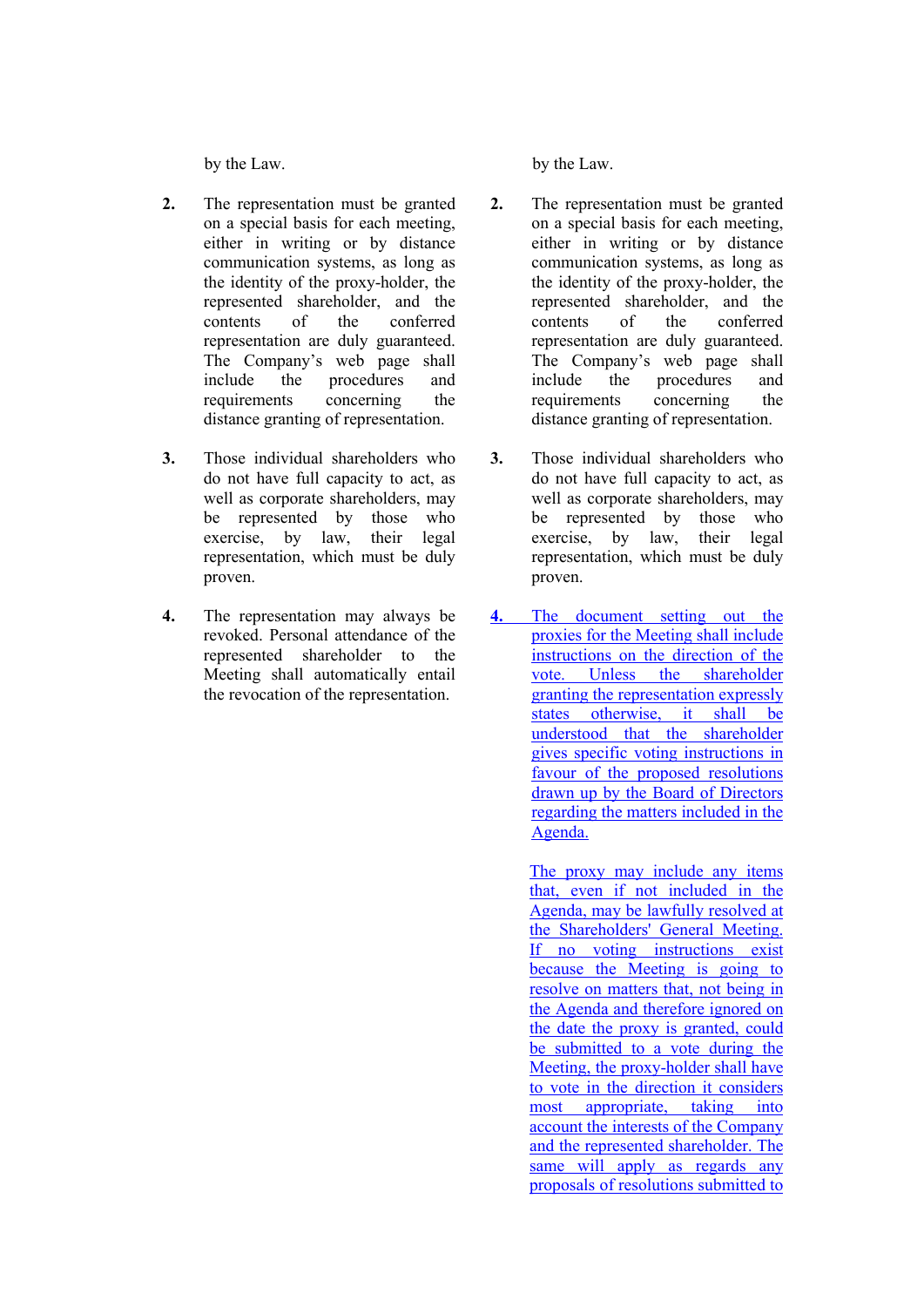the Meeting that have not been drawn up the by Board of Directors.

- **5.** Unless the represented shareholder expressly states otherwise, if the proxy-holder has a conflict of interest, it shall be understood that the represented shareholder has also appointed, as proxy-holders, jointly and severally, the Chairman of the Board, and if the latter has a conflict of interest, the Secretary of the Board, and if he also has a conflict of interest, the Vice-Secretaries of the Board following the order of the appointments and, lastly, it will be understood that the proxy is granted to the Company's Investors Relation Manager.
- **6.** If the document, which includes the proxy or delegation, is provided to the Company without expressly stating the name of the proxyholder, it shall be understood that the represented shareholder has appointed, as proxy-holders, jointly and severally, the Chairman of the Board, and if the latter has a conflict of interest, the Secretary of the Board, and if he also has a conflict of interest, the Vice-Secretaries of the Board following the order of the appointments and, lastly, it will be understood that the proxy is granted to the Company's Investors Relation Manager. If all the following proxyholders have conflicts of interest it shall be understood that the represented shareholder abstains from voting.
- **4.7.** The representation may always be revoked. Personal attendance of the represented shareholder to the Meeting shall automatically entail the revocation of the representation.
- **III. TWELFTH PROPOSAL ON THE AGENDA: RENEWAL OF THE RESOLUTION OF SHARE SPLIT OF THE COMPANY'S CLASS A AND CLASS B SHARES, IN THE PROPORTION OF 2 NEW SHARES (WHETHER OF CLASS A OR OF CLASS B) FOR EACH 1 OF THE FORMER SHARES (WHETHER OF CLASS A OR OF CLASS B), AS MAY BE**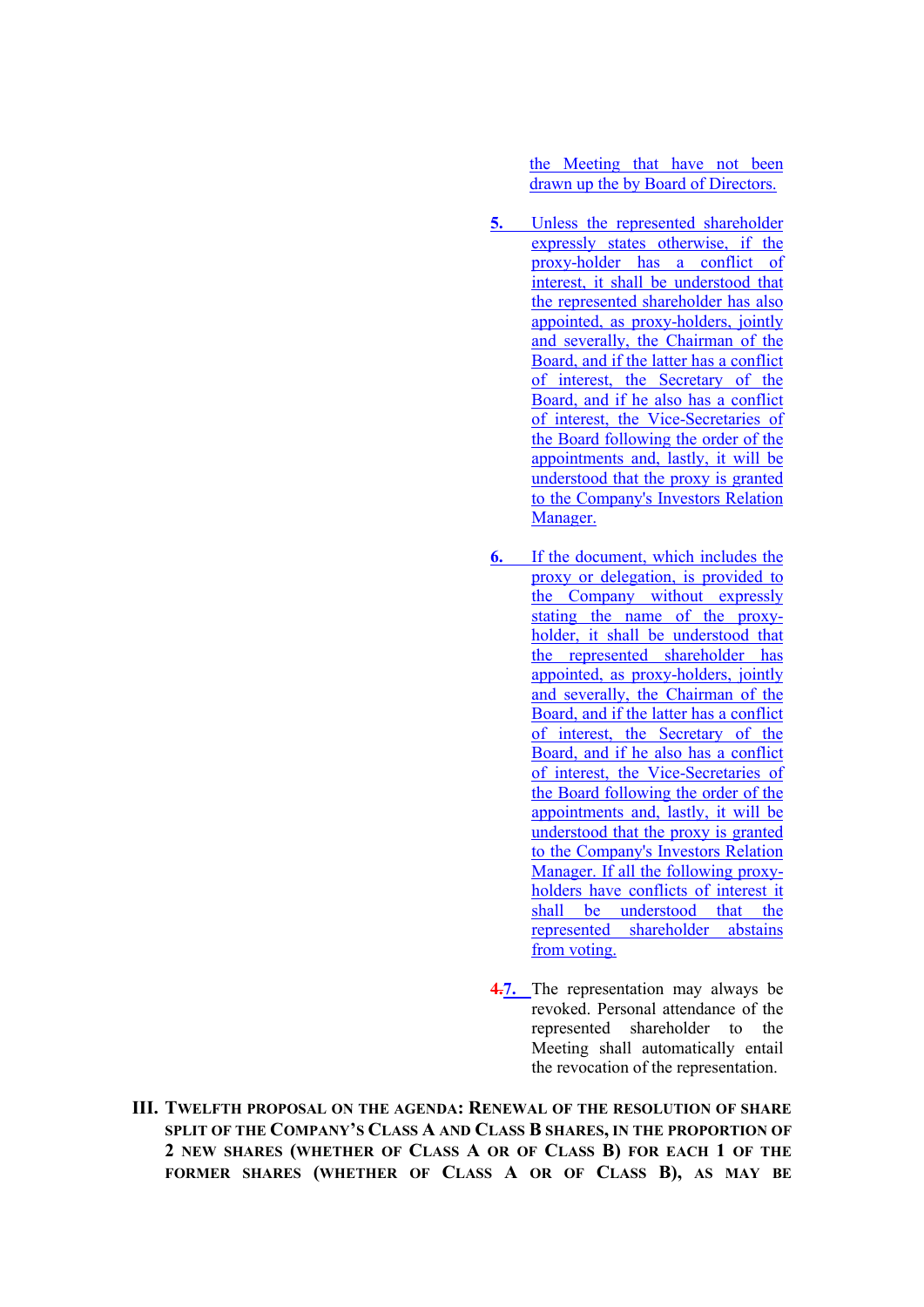**APPLICABLE, BY MEANS OF A DECREASE IN THEIR NOMINAL VALUE AND THE SUBSEQUENT INCREASE IN THE NUMBER OF THE COMPANY'S CLASS A AND CLASS B SHARES, WHICH WILL BE MULTIPLIED BY TWO, WITHOUT ANY CHANGE TO THE TOTAL NOMINAL VALUE OF THE SHARE CAPITAL, WITH THE CONSEQUENT RENEWAL OF THE DELEGATION OF AUTHORITIES TO THE BOARD OF DIRECTORS FOR A TERM OF 1 YEAR. AMENDMENT OF ARTICLE 6 OF THE COMPANY'S ARTICLES OF ASSOCIATION (SHARE CAPITAL). APPLICATION BEFORE THE RELEVANT DOMESTIC AND FOREIGN AUTHORITIES FOR THE LISTING OF THE NEW SHARES ON THE STOCK EXCHANGES OF MADRID, BARCELONA, BILBAO AND VALENCIA, AS WELL AS ON THE SPANISH AUTOMATED QUOTATION SYSTEM (SISTEMA DE INTERCONEXIÓN BURSÁTIL) (CONTINUOUS MARKET) AND ON THE NASDAQ.**

#### A. Description of the proposal

The share split proposal corresponding to the twelfth item on the agenda of the Ordinary Meeting foresees (i) a share split of the Company's Class A and Class B in the proportion of 2 new shares (whether of Class A or of Class B) for each one (1) of the existing shares (whether of Class A or of Class B), by means of a decrease in their nominal value, and the subsequent increase in the number of the Company's Class A and Class B shares, which will be multiplied by two, without any change to the total nominal value of the share capital; as well as (ii) the delegation of authorities to the Board of Directors, with full power of substitution in any of its members, with the faculty to determine the date on which the share split to be approved by the Ordinary Meeting is going to take place in the terms agreed, as well as determine its conditions in all matters not established by the Ordinary Meeting.

The share split will take place by means of a decrease in the nominal value of the Company's shares, as a result of which the nominal value of Class A shares will go from the current value of Euro 0.50 per share to Euro 0.25 per share, and the nominal value of Class B shares will go from the current value of Euro 0.10 per share to Euro 0.05 per share. Therefore, the number of the Company's Class A and Class B shares will increase, being multiplied by two.

In this sense, the Board of Directors, or any of its members in the case of substitution of the former by this last, will have the faculty to amend article 6 of the Company's Articles of Association regarding share capital, as established by article 297.2 of the CA, redrafting its contents to adapt them to the number of Class A and Class B shares into which the share capital will be divided as a result of the share split and its corresponding nominal value.

The Board of Directors, or any of its members in the case of substitution of the former by this last, will adopt the relevant resolutions of application for the listing of the new Class A and Class B shares resulting from the share split on the Stock Exchanges in Madrid, Barcelona, Bilbao and Valencia, as well as in the Spanish Automated Quotation System (Sistema de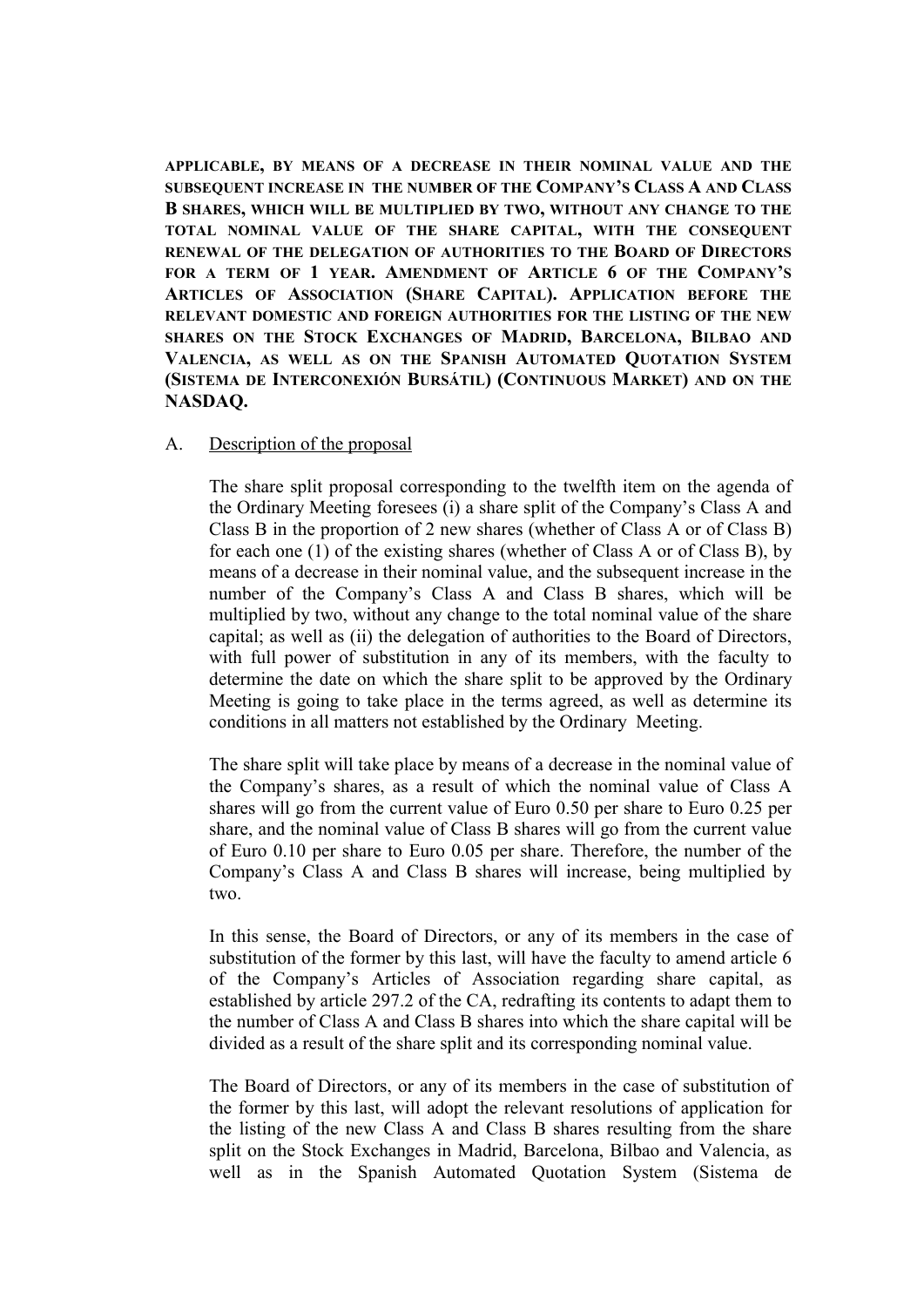Interconexión Bursátil / Continuous Market), and via ADSs (American Depositary Shares), on the National Association of Securities Dealers Automated Quotation (NASDAQ) and the simultaneous exclusion, if applicable, from trading of the Company's former Class A and Class B shares, as well as the inclusion of the new Class A and Class B in the accounting registries of the company Sociedad de Gestión de los Sistemas de Registro, Compensación y Liquidación de Valores, S.A.U. (Iberclear).

The present resolution will have no effect if the share split does not take place within one year as from the date of the approval of this resolution by the Ordinary Meeting.

#### B. Justification of the proposal

Given that the delegation of authorities granted to the Board of Directors by the Ordinary General Shareholders' Meeting dated 30 May 2014 for the execution of the resolution of the Company's share split, which was passed at said General Shareholders' Meeting, expires on 30 May 2015, it is deemed convenient to renew and, consequently, pass again said share split resolution and that of the delegation of its execution to the Board of Directors of the Company.

The purpose of increasing the number of Company shares in circulation and simultaneously decreasing their nominal value is to make the shares more accessible to the investor, without said reduction changing the shareholder's participation in the Company or affecting the Company's own resources.

This transaction would directly benefit the Company's shareholders, who will automatically exchange their old Class A and/or Class B shares, of Euro 0.50 and 0.10 of nominal value, respectively, in a split of 2 new shares (whether Class A or Class B) for one of the former shares (whether Class A or Class B) they own, which will increase liquidity and the trading of their shares in the secondary markets, without any disbursement or detriment to their political or economic rights.

Based on the above, the Board considers advisable and convenient for the interests of the Company and its shareholders to present to the Ordinary Meeting a proposal of renewal of the share split, delegating once again its execution to the Board of Directors in order to achieve the indicated aims at the most suitable time.

#### **IV. RESOLUTION PROPOSALS TO BE SUBMITTED TO THE GENERAL MEETING**

The complete text of the proposed resolutions on the share split, the amendments of the Company's Articles of Association and the Regulations of the General Shareholders Meeting may be examined in the document called "Proposed Resolutions to be Submitted to the General Shareholders Meeting", which is made